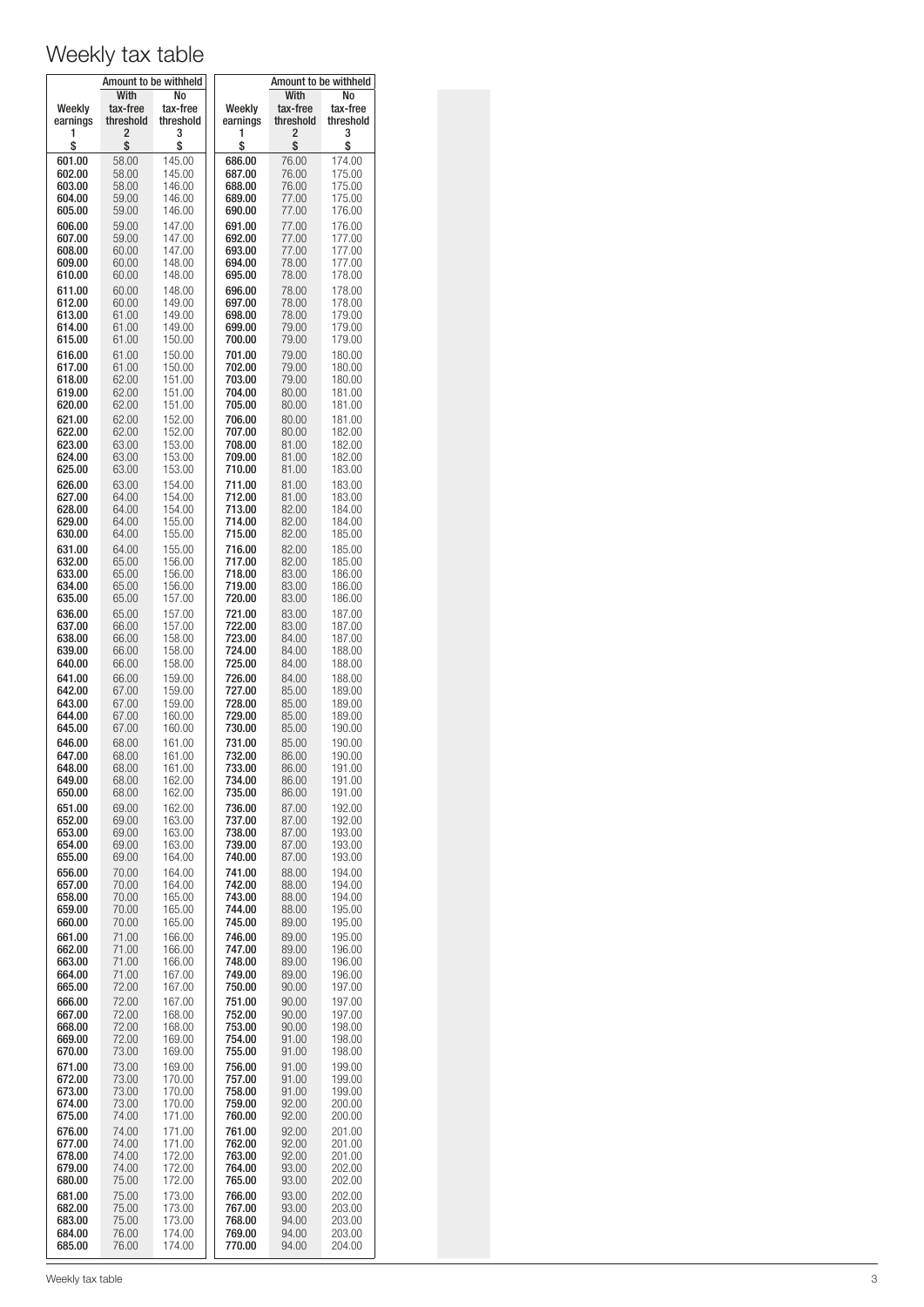|                      | Amount to be withheld |                  |                      | Amount to be withheld |                  |                      |                  | Amount to be withheld |                      |                  | Amount to be withheld |                      | Amount to be withheld |                  |
|----------------------|-----------------------|------------------|----------------------|-----------------------|------------------|----------------------|------------------|-----------------------|----------------------|------------------|-----------------------|----------------------|-----------------------|------------------|
| Weekly               | With<br>tax-free      | No<br>tax-free   | Weekly               | With<br>tax-free      | No<br>tax-free   | Weekly               | With<br>tax-free | No<br>tax-free        | Weekly               | With<br>tax-free | No<br>tax-free        | Weekly               | With<br>tax-free      | No<br>tax-free   |
| earnings             | threshold             | threshold        | earnings             | threshold             | threshold        | earnings             | threshold        | threshold             | earnings             | threshold        | threshold             | earnings             | threshold             | threshold        |
| 1<br>\$              | $\overline{c}$<br>\$  | 3<br>\$          | 1<br>\$              | 2<br>\$               | 3<br>\$          | 1<br>\$              | 2<br>\$          | 3<br>\$               | 1<br>\$              | 2<br>\$          | 3<br>\$               | 1<br>\$              | 2<br>\$               | 3<br>\$          |
| 1,026.00             | 171.00                | 292.00           | 1,111.00             | 200.00                | 322.00           | 1,196.00             | 230.00           | 351.00                | 1,281.00             | 260.00           | 380.00                | 1,366.00             | 289.00                | 410.00           |
| 1,027.00             | 171.00                | 293.00           | 1,112.00             | 201.00                | 322.00           | 1,197.00             | 230.00           | 351.00                | 1,282.00             | 260.00           | 381.00                | 1,367.00             | 289.00                | 410.00           |
| 1,028.00<br>1,029.00 | 172.00<br>172.00      | 293.00<br>293.00 | 1,113.00<br>1,114.00 | 201.00<br>201.00      | 322.00<br>323.00 | 1,198.00<br>1,199.00 | 231.00<br>231.00 | 352.00<br>352.00      | 1,283.00<br>1,284.00 | 260.00<br>261.00 | 381.00<br>381.00      | 1,368.00<br>1,369.00 | 290.00<br>290.00      | 410.00<br>411.00 |
| 1,030.00             | 172.00                | 294.00           | 1,115.00             | 202.00                | 323.00           | 1,200.00             | 231.00           | 352.00                | 1,285.00             | 261.00           | 382.00                | 1,370.00             | 290.00                | 411.00           |
| 1,031.00             | 173.00                | 294.00           | 1,116.00             | 202.00                | 323.00           | 1,201.00             | 232.00           | 353.00                | 1,286.00             | 261.00           | 382.00                | 1,371.00             | 291.00                | 411.00           |
| 1,032.00<br>1,033.00 | 173.00<br>173.00      | 294.00<br>295.00 | 1,117.00<br>1,118.00 | 203.00<br>203.00      | 324.00<br>324.00 | 1,202.00<br>1,203.00 | 232.00<br>232.00 | 353.00<br>353.00      | 1,287.00<br>1,288.00 | 262.00<br>262.00 | 382.00<br>383.00      | 1,372.00<br>1,373.00 | 291.00<br>291.00      | 412.00<br>412.00 |
| 1,034.00             | 174.00                | 295.00           | 1,119.00             | 203.00                | 324.00           | 1,204.00             | 233.00           | 354.00                | 1,289.00             | 262.00           | 383.00                | 1,374.00             | 292.00                | 412.00           |
| 1,035.00             | 174.00                | 296.00<br>296.00 | 1,120.00<br>1,121.00 | 204.00<br>204.00      | 325.00<br>325.00 | 1,205.00<br>1,206.00 | 233.00<br>233.00 | 354.00                | 1,290.00             | 263.00<br>263.00 | 383.00                | 1,375.00             | 292.00<br>292.00      | 413.00<br>413.00 |
| 1,036.00<br>1,037.00 | 174.00<br>175.00      | 296.00           | 1,122.00             | 204.00                | 326.00           | 1,207.00             | 234.00           | 354.00<br>355.00      | 1,291.00<br>1,292.00 | 263.00           | 384.00<br>384.00      | 1,376.00<br>1,377.00 | 293.00                | 413.00           |
| 1,038.00             | 175.00                | 297.00           | 1,123.00             | 205.00                | 326.00           | 1,208.00             | 234.00           | 355.00                | 1,293.00             | 264.00           | 385.00                | 1,378.00             | 293.00                | 414.00           |
| 1,039.00<br>1,040.00 | 175.00<br>176.00      | 297.00<br>297.00 | 1,124.00<br>1,125.00 | 205.00<br>205.00      | 326.00<br>327.00 | 1,209.00<br>1,210.00 | 235.00<br>235.00 | 356.00<br>356.00      | 1,294.00<br>1,295.00 | 264.00<br>264.00 | 385.00<br>385.00      | 1,379.00<br>1,380.00 | 293.00<br>294.00      | 414.00<br>415.00 |
| 1,041.00             | 176.00                | 298.00           | 1,126.00             | 206.00                | 327.00           | 1,211.00             | 235.00           | 356.00                | 1,296.00             | 265.00           | 386.00                | 1,381.00             | 294.00                | 415.00           |
| 1,042.00<br>1,043.00 | 176.00<br>177.00      | 298.00<br>298.00 | 1,127.00<br>1,128.00 | 206.00<br>206.00      | 327.00<br>328.00 | 1,212.00<br>1,213.00 | 236.00<br>236.00 | 357.00<br>357.00      | 1,297.00<br>1,298.00 | 265.00<br>265.00 | 386.00<br>386.00      | 1,382.00<br>1,383.00 | 294.00<br>295.00      | 415.00<br>416.00 |
| 1,044.00             | 177.00                | 299.00           | 1,129.00             | 207.00                | 328.00           | 1,214.00             | 236.00           | 357.00                | 1,299.00             | 266.00           | 387.00                | 1,384.00             | 295.00                | 416.00           |
| 1,045.00             | 177.00                | 299.00           | 1,130.00             | 207.00                | 328.00           | 1,215.00             | 237.00           | 358.00                | 1,300.00             | 266.00           | 387.00                | 1,385.00             | 295.00                | 416.00           |
| 1,046.00<br>1,047.00 | 178.00<br>178.00      | 299.00<br>300.00 | 1,131.00<br>1,132.00 | 207.00<br>208.00      | 329.00<br>329.00 | 1.216.00<br>1.217.00 | 237.00<br>237.00 | 358.00<br>358.00      | 1,301.00<br>1,302.00 | 266.00<br>267.00 | 387.00<br>388.00      | 1.386.00<br>1,387.00 | 296.00<br>296.00      | 417.00<br>417.00 |
| 1,048.00             | 179.00                | 300.00           | 1,133.00             | 208.00                | 329.00           | 1,218.00             | 238.00           | 359.00                | 1,303.00             | 267.00           | 388.00                | 1,388.00             | 296.00                | 417.00           |
| 1,049.00<br>1,050.00 | 179.00<br>179.00      | 300.00<br>301.00 | 1,134.00<br>1,135.00 | 208.00<br>209.00      | 330.00<br>330.00 | 1,219.00<br>1,220.00 | 238.00<br>238.00 | 359.00<br>359.00      | 1,304.00<br>1,305.00 | 267.00<br>268.00 | 388.00<br>389.00      | 1,389.00<br>1,390.00 | 297.00<br>297.00      | 418.00<br>418.00 |
| 1,051.00             | 180.00                | 301.00           | 1,136.00             | 209.00                | 330.00           | 1,221.00             | 239.00           | 360.00                | 1,306.00             | 268.00           | 389.00                | 1,391.00             | 297.00                | 418.00           |
| 1,052.00             | 180.00                | 301.00           | 1,137.00             | 209.00                | 331.00           | 1,222.00             | 239.00           | 360.00                | 1,307.00             | 269.00           | 389.00                | 1,392.00             | 298.00                | 419.00           |
| 1,053.00<br>1,054.00 | 180.00<br>181.00      | 302.00<br>302.00 | 1,138.00<br>1,139.00 | 210.00<br>210.00      | 331.00<br>331.00 | 1,223.00<br>1,224.00 | 239.00<br>240.00 | 360.00<br>361.00      | 1,308.00<br>1,309.00 | 269.00<br>269.00 | 390.00<br>390.00      | 1,393.00<br>1,394.00 | 298.00<br>299.00      | 419.00<br>419.00 |
| 1,055.00             | 181.00                | 302.00           | 1,140.00             | 211.00                | 332.00           | 1,225.00             | 240.00           | 361.00                | 1,310.00             | 270.00           | 390.00                | 1,395.00             | 299.00                | 420.00           |
| 1,056.00             | 181.00                | 303.00           | 1,141.00             | 211.00                | 332.00           | 1,226.00             | 240.00           | 361.00                | 1,311.00             | 270.00           | 391.00                | 1,396.00             | 299.00                | 420.00           |
| 1,057.00<br>1,058.00 | 182.00<br>182.00      | 303.00<br>303.00 | 1,142.00<br>1,143.00 | 211.00<br>212.00      | 332.00<br>333.00 | 1,227.00<br>1,228.00 | 241.00<br>241.00 | 362.00<br>362.00      | 1,312.00<br>1,313.00 | 270.00<br>271.00 | 391.00<br>391.00      | 1,397.00<br>1,398.00 | 300.00<br>300.00      | 420.00<br>421.00 |
| 1,059.00             | 182.00                | 304.00           | 1,144.00             | 212.00                | 333.00           | 1,229.00             | 241.00           | 362.00                | 1,314.00             | 271.00           | 392.00                | 1,399.00             | 300.00                | 421.00           |
| 1,060.00             | 183.00                | 304.00           | 1,145.00             | 212.00                | 333.00           | 1,230.00             | 242.00           | 363.00                | 1,315.00             | 271.00           | 392.00                | 1,400.00             | 301.00                | 421.00           |
| 1,061.00<br>1,062.00 | 183.00<br>183.00      | 304.00<br>305.00 | 1,146.00<br>1,147.00 | 213.00<br>213.00      | 334.00<br>334.00 | 1,231.00<br>1,232.00 | 242.00<br>242.00 | 363.00<br>363.00      | 1,316.00<br>1,317.00 | 272.00<br>272.00 | 392.00<br>393.00      | 1,401.00<br>1,402.00 | 301.00<br>301.00      | 422.00<br>422.00 |
| 1,063.00             | 184.00                | 305.00           | 1,148.00             | 213.00                | 334.00           | 1,233.00             | 243.00           | 364.00                | 1,318.00             | 272.00           | 393.00                | 1,403.00             | 302.00                | 422.00           |
| 1,064.00<br>1,065.00 | 184.00<br>184.00      | 306.00<br>306.00 | 1,149.00<br>1,150.00 | 214.00<br>214.00      | 335.00<br>335.00 | 1,234.00<br>1,235.00 | 243.00<br>244.00 | 364.00<br>365.00      | 1,319.00<br>1,320.00 | 273.00<br>273.00 | 393.00<br>394.00      | 1,404.00<br>1,405.00 | 302.00<br>302.00      | 423.00<br>423.00 |
| 1,066.00             | 185.00                | 306.00           | 1,151.00             | 214.00                | 336.00           | 1,236.00             | 244.00           | 365.00                | 1,321.00             | 273.00           | 394.00                | 1,406.00             | 303.00                | 423.00           |
| 1,067.00             | 185.00                | 307.00           | 1,152.00             | 215.00                | 336.00           | 1,237.00             | 244.00           | 365.00                | 1,322.00             | 274.00           | 395.00                | 1,407.00             | 303.00                | 424.00           |
| 1,068.00<br>1,069.00 | 185.00<br>186.00      | 307.00<br>307.00 | 1,153.00<br>1,154.00 | 215.00<br>215.00      | 336.00<br>337.00 | 1,238.00<br>1,239.00 | 245.00<br>245.00 | 366.00<br>366.00      | 1,323.00<br>1,324.00 | 274.00<br>274.00 | 395.00<br>395.00      | 1,408.00<br>1,409.00 | 303.00<br>304.00      | 424.00<br>425.00 |
| 1,070.00             | 186.00                | 308.00           | 1,155.00             | 216.00                | 337.00           | 1,240.00             | 245.00           | 366.00                | 1,325.00             | 275.00           | 396.00                | 1,410.00             | 304.00                | 425.00           |
| 1,071.00<br>1,072.00 | 187.00<br>187.00      | 308.00<br>308.00 | 1,156.00<br>1,157.00 | 216.00<br>216.00      | 337.00<br>338.00 | 1,241.00<br>1,242.00 | 246.00<br>246.00 | 367.00<br>367.00      | 1,326.00<br>1,327.00 | 275.00<br>275.00 | 396.00<br>396.00      | 1,411.00<br>1,412.00 | 304.00<br>305.00      | 425.00<br>426.00 |
| 1,073.00             | 187.00                | 309.00           | 1,158.00             | 217.00                | 338.00           | 1,243.00             | 246.00           | 367.00                | 1,328.00             | 276.00           | 397.00                | 1,413.00             | 305.00                | 426.00           |
| 1,074.00<br>1,075.00 | 188.00<br>188.00      | 309.00<br>309.00 | 1,159.00<br>1,160.00 | 217.00<br>217.00      | 338.00<br>339.00 | 1,244.00<br>1,245.00 | 247.00<br>247.00 | 368.00<br>368.00      | 1,329.00<br>1,330.00 | 276.00<br>276.00 | 397.00<br>397.00      | 1,414.00<br>1,415.00 | 305.00<br>306.00      | 426.00<br>427.00 |
| 1,076.00             | 188.00                | 310.00           | 1,161.00             | 218.00                | 339.00           | 1,246.00             | 247.00           | 368.00                | 1,331.00             | 277.00           | 398.00                | 1,416.00             | 306.00                | 427.00           |
| 1,077.00             | 189.00                | 310.00           | 1,162.00             | 218.00                | 339.00           | 1,247.00             | 248.00           | 369.00                | 1,332.00             | 277.00           | 398.00                | 1,417.00             | 306.00                | 427.00           |
| 1,078.00<br>1,079.00 | 189.00<br>189.00      | 310.00<br>311.00 | 1,163.00<br>1,164.00 | 219.00<br>219.00      | 340.00<br>340.00 | 1,248.00<br>1,249.00 | 248.00<br>248.00 | 369.00<br>369.00      | 1,333.00<br>1,334.00 | 277.00<br>278.00 | 398.00<br>399.00      | 1,418.00<br>1,419.00 | 307.00<br>307.00      | 428.00<br>428.00 |
| 1,080.00             | 190.00                | 311.00           | 1,165.00             | 219.00                | 340.00           | 1,250.00             | 249.00           | 370.00                | 1,335.00             | 278.00           | 399.00                | 1,420.00             | 307.00                | 428.00           |
| 1,081.00             | 190.00                | 311.00           | 1,166.00             | 220.00                | 341.00           | 1,251.00             | 249.00           | 370.00                | 1,336.00             | 279.00           | 399.00                | 1,421.00             | 308.00                | 429.00           |
| 1,082.00<br>1,083.00 | 190.00<br>191.00      | 312.00<br>312.00 | 1,167.00<br>1,168.00 | 220.00<br>220.00      | 341.00<br>341.00 | 1,252.00<br>1,253.00 | 249.00<br>250.00 | 370.00<br>371.00      | 1,337.00<br>1,338.00 | 279.00<br>279.00 | 400.00<br>400.00      | 1,422.00<br>1,423.00 | 308.00<br>309.00      | 429.00<br>429.00 |
| 1,084.00             | 191.00                | 312.00           | 1,169.00             | 221.00                | 342.00           | 1,254.00             | 250.00           | 371.00                | 1,339.00             | 280.00           | 400.00                | 1,424.00             | 309.00                | 430.00           |
| 1,085.00<br>1,086.00 | 191.00<br>192.00      | 313.00<br>313.00 | 1,170.00<br>1,171.00 | 221.00<br>221.00      | 342.00<br>342.00 | 1,255.00<br>1,256.00 | 250.00<br>251.00 | 371.00<br>372.00      | 1,340.00<br>1,341.00 | 280.00<br>280.00 | 401.00<br>401.00      | 1,425.00<br>1,426.00 | 309.00<br>310.00      | 430.00<br>430.00 |
| 1,087.00             | 192.00                | 313.00           | 1,172.00             | 222.00                | 343.00           | 1,257.00             | 251.00           | 372.00                | 1,342.00             | 281.00           | 401.00                | 1,427.00             | 310.00                | 431.00           |
| 1,088.00             | 192.00                | 314.00           | 1,173.00             | 222.00                | 343.00           | 1,258.00             | 252.00           | 372.00                | 1,343.00             | 281.00           | 402.00                | 1,428.00             | 310.00                | 431.00           |
| 1,089.00<br>1,090.00 | 193.00<br>193.00      | 314.00<br>314.00 | 1,174.00<br>1,175.00 | 222.00<br>223.00      | 343.00<br>344.00 | 1,259.00<br>1,260.00 | 252.00<br>252.00 | 373.00<br>373.00      | 1,344.00<br>1,345.00 | 281.00<br>282.00 | 402.00<br>402.00      | 1,429.00<br>1,430.00 | 311.00<br>311.00      | 431.00<br>432.00 |
| 1,091.00             | 193.00                | 315.00           | 1,176.00             | 223.00                | 344.00           | 1,261.00             | 253.00           | 373.00                | 1,346.00             | 282.00           | 403.00                | 1,431.00             | 311.00                | 432.00           |
| 1,092.00<br>1,093.00 | 194.00<br>194.00      | 315.00<br>316.00 | 1,177.00<br>1,178.00 | 223.00<br>224.00      | 344.00<br>345.00 | 1,262.00<br>1,263.00 | 253.00<br>253.00 | 374.00<br>374.00      | 1,347.00<br>1,348.00 | 282.00<br>283.00 | 403.00<br>403.00      | 1,432.00<br>1,433.00 | 312.00<br>312.00      | 432.00<br>433.00 |
| 1,094.00             | 195.00                | 316.00           | 1,179.00             | 224.00                | 345.00           | 1,264.00             | 254.00           | 375.00                | 1,349.00             | 283.00           | 404.00                | 1,434.00             | 312.00                | 433.00           |
| 1,095.00             | 195.00                | 316.00           | 1,180.00             | 224.00                | 346.00           | 1,265.00             | 254.00           | 375.00                | 1,350.00             | 283.00           | 404.00                | 1,435.00             | 313.00                | 434.00           |
| 1,096.00<br>1,097.00 | 195.00<br>196.00      | 317.00<br>317.00 | 1,181.00<br>1,182.00 | 225.00<br>225.00      | 346.00<br>346.00 | 1,266.00<br>1,267.00 | 254.00<br>255.00 | 375.00<br>376.00      | 1,351.00<br>1,352.00 | 284.00<br>284.00 | 405.00<br>405.00      | 1,436.00<br>1,437.00 | 313.00<br>313.00      | 434.00<br>434.00 |
| 1,098.00             | 196.00                | 317.00           | 1,183.00             | 225.00                | 347.00           | 1,268.00             | 255.00           | 376.00                | 1,353.00             | 284.00           | 405.00                | 1,438.00             | 314.00                | 435.00           |
| 1,099.00<br>1,100.00 | 196.00<br>197.00      | 318.00<br>318.00 | 1,184.00<br>1,185.00 | 226.00<br>226.00      | 347.00<br>347.00 | 1,269.00<br>1,270.00 | 255.00<br>256.00 | 376.00<br>377.00      | 1,354.00<br>1,355.00 | 285.00<br>285.00 | 406.00<br>406.00      | 1,439.00<br>1,440.00 | 314.00<br>314.00      | 435.00<br>435.00 |
| 1,101.00             | 197.00                | 318.00           | 1,186.00             | 227.00                | 348.00           | 1,271.00             | 256.00           | 377.00                | 1,356.00             | 285.00           | 406.00                | 1,441.00             | 315.00                | 436.00           |
| 1,102.00             | 197.00                | 319.00           | 1,187.00             | 227.00                | 348.00           | 1,272.00             | 256.00           | 377.00                | 1,357.00             | 286.00           | 407.00                | 1,442.00             | 315.00                | 436.00           |
| 1,103.00<br>1,104.00 | 198.00<br>198.00      | 319.00<br>319.00 | 1,188.00<br>1,189.00 | 227.00<br>228.00      | 348.00<br>349.00 | 1,273.00<br>1,274.00 | 257.00<br>257.00 | 378.00<br>378.00      | 1,358.00<br>1,359.00 | 286.00<br>286.00 | 407.00<br>407.00      | 1,443.00<br>1,444.00 | 315.00<br>316.00      | 436.00<br>437.00 |
| 1,105.00             | 198.00                | 320.00           | 1,190.00             | 228.00                | 349.00           | 1,275.00             | 257.00           | 378.00                | 1,360.00             | 287.00           | 408.00                | 1,445.00             | 316.00                | 437.00           |
| 1,106.00             | 199.00                | 320.00           | 1,191.00             | 228.00                | 349.00           | 1,276.00             | 258.00           | 379.00                | 1,361.00             | 287.00           | 408.00                | 1,446.00             | 316.00                | 437.00           |
| 1,107.00<br>1,108.00 | 199.00<br>199.00      | 320.00<br>321.00 | 1,192.00<br>1,193.00 | 229.00<br>229.00      | 350.00<br>350.00 | 1,277.00<br>1,278.00 | 258.00<br>258.00 | 379.00<br>379.00      | 1,362.00<br>1,363.00 | 287.00<br>288.00 | 408.00<br>409.00      | 1,447.00<br>1,448.00 | 317.00<br>317.00      | 438.00<br>438.00 |
| 1,109.00             | 200.00                | 321.00           | 1,194.00             | 229.00                | 350.00           | 1,279.00             | 259.00           | 380.00                | 1,364.00             | 288.00           | 409.00                | 1,449.00             | 317.00                | 438.00           |
| 1,110.00             | 200.00                | 321.00           | 1,195.00             | 230.00                | 351.00           | 1,280.00             | 259.00           | 380.00                | 1,365.00             | 289.00           | 409.00                | 1,450.00             | 318.00                | 439.00           |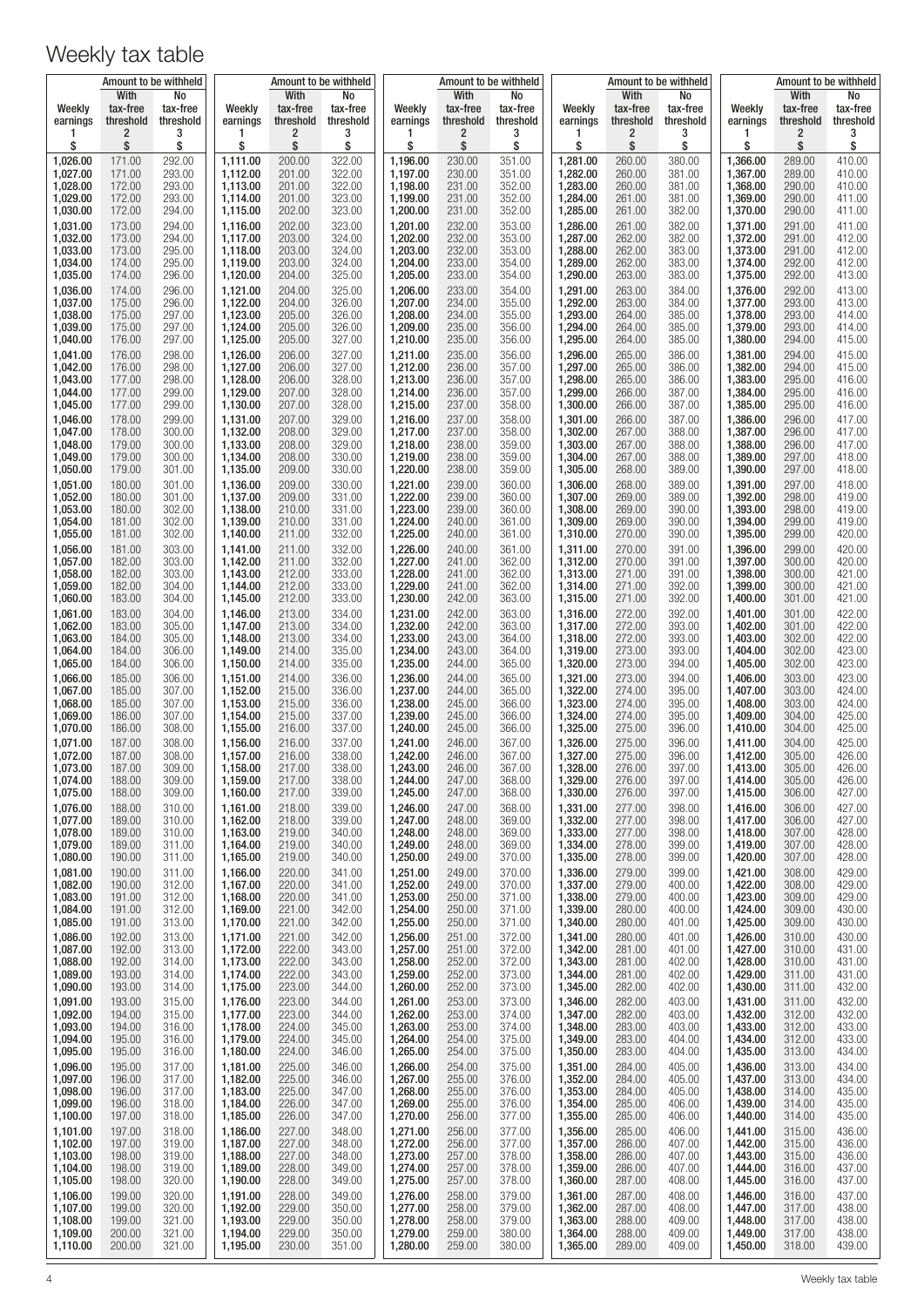|                      | Amount to be withheld         |                             | Amount to be withheld |                               |                             | Amount to be withheld |                               |                             |                      |                               | Amount to be withheld       | Amount to be withheld |                               |                             |  |
|----------------------|-------------------------------|-----------------------------|-----------------------|-------------------------------|-----------------------------|-----------------------|-------------------------------|-----------------------------|----------------------|-------------------------------|-----------------------------|-----------------------|-------------------------------|-----------------------------|--|
| Weekly<br>earnings   | With<br>tax-free<br>threshold | No<br>tax-free<br>threshold | Weekly<br>earnings    | With<br>tax-free<br>threshold | No<br>tax-free<br>threshold | Weekly<br>earnings    | With<br>tax-free<br>threshold | No<br>tax-free<br>threshold | Weekly<br>earnings   | With<br>tax-free<br>threshold | No<br>tax-free<br>threshold | Weekly<br>earnings    | With<br>tax-free<br>threshold | No<br>tax-free<br>threshold |  |
| 1<br>\$              | 2<br>\$                       | 3<br>\$                     | 1<br>\$               | $\overline{c}$<br>\$          | 3<br>\$                     | 1<br>\$               | 2<br>\$                       | 3<br>\$                     | 1<br>\$              | 2<br>\$                       | 3<br>\$                     | 1<br>\$               | 2<br>\$                       | 3<br>\$                     |  |
| 1,451.00             | 318.00                        | 439.00                      | 1,536.00              | 348.00                        | 468.00                      | 1,621.00              | 377.00                        | 498.00                      | 1,706.00             | 406.00                        | 527.00                      | 1,791.00              | 435.00                        | 556.00                      |  |
| 1,452.00             | 319.00                        | 439.00                      | 1,537.00              | 348.00                        | 469.00                      | 1,622.00              | 377.00                        | 498.00                      | 1,707.00             | 407.00                        | 527.00                      | 1,792.00              | 436.00                        | 557.00                      |  |
| 1,453.00<br>1,454.00 | 319.00<br>319.00              | 440.00<br>440.00            | 1,538.00<br>1,539.00  | 348.00<br>349.00              | 469.00<br>469.00            | 1,623.00<br>1,624.00  | 378.00<br>378.00              | 498.00<br>499.00            | 1,708.00<br>1,709.00 | 407.00<br>407.00              | 528.00<br>528.00            | 1,793.00<br>1,794.00  | 436.00<br>437.00              | 557.00<br>557.00            |  |
| 1,455.00             | 320.00                        | 440.00                      | 1,540.00              | 349.00                        | 470.00                      | 1,625.00              | 378.00                        | 499.00                      | 1,710.00             | 408.00                        | 528.00                      | 1,795.00              | 437.00                        | 558.00                      |  |
| 1,456.00<br>1,457.00 | 320.00<br>320.00              | 441.00<br>441.00            | 1,541.00<br>1,542.00  | 349.00<br>350.00              | 470.00<br>470.00            | 1,626.00<br>1,627.00  | 379.00<br>379.00              | 499.00<br>500.00            | 1,711.00<br>1,712.00 | 408.00<br>408.00              | 529.00<br>529.00            | 1,796.00<br>1,797.00  | 437.00<br>438.00              | 558.00<br>558.00            |  |
| 1,458.00             | 321.00                        | 441.00                      | 1,543.00              | 350.00                        | 471.00                      | 1,628.00              | 379.00                        | 500.00                      | 1,713.00             | 409.00                        | 529.00                      | 1,798.00              | 438.00                        | 559.00                      |  |
| 1,459.00<br>1,460.00 | 321.00<br>321.00              | 442.00<br>442.00            | 1,544.00<br>1,545.00  | 350.00<br>351.00              | 471.00<br>471.00            | 1,629.00<br>1,630.00  | 380.00<br>380.00              | 500.00<br>501.00            | 1,714.00<br>1,715.00 | 409.00<br>409.00              | 530.00<br>530.00            | 1,799.00<br>1,800.00  | 438.00<br>439.00              | 559.00<br>559.00            |  |
| 1,461.00             | 322.00                        | 442.00                      | 1,546.00              | 351.00                        | 472.00                      | 1,631.00              | 380.00                        | 501.00                      | 1,716.00             | 410.00                        | 530.00                      | 1,801.00              | 439.00                        | 560.00                      |  |
| 1,462.00             | 322.00<br>322.00              | 443.00                      | 1,547.00              | 351.00                        | 472.00                      | 1,632.00              | 381.00                        | 501.00                      | 1,717.00             | 410.00<br>410.00              | 531.00                      | 1,802.00              | 439.00<br>440.00              | 560.00<br>560.00            |  |
| 1,463.00<br>1,464.00 | 323.00                        | 443.00<br>444.00            | 1,548.00<br>1,549.00  | 352.00<br>352.00              | 472.00<br>473.00            | 1,633.00<br>1,634.00  | 381.00<br>381.00              | 502.00<br>502.00            | 1,718.00<br>1,719.00 | 411.00                        | 531.00<br>531.00            | 1,803.00<br>1,804.00  | 440.00                        | 561.00                      |  |
| 1,465.00             | 323.00                        | 444.00                      | 1,550.00              | 352.00                        | 473.00                      | 1,635.00              | 382.00                        | 503.00                      | 1,720.00             | 411.00                        | 532.00                      | 1,805.00              | 440.00                        | 561.00                      |  |
| 1,466.00<br>1,467.00 | 323.00<br>324.00              | 444.00<br>445.00            | 1,551.00<br>1,552.00  | 353.00<br>353.00              | 474.00<br>474.00            | 1,636.00<br>1,637.00  | 382.00<br>382.00              | 503.00<br>503.00            | 1,721.00<br>1,722.00 | 411.00<br>412.00              | 532.00<br>533.00            | 1,806.00<br>1,807.00  | 441.00<br>441.00              | 561.00<br>562.00            |  |
| 1,468.00             | 324.00                        | 445.00                      | 1,553.00              | 353.00                        | 474.00                      | 1,638.00              | 383.00                        | 504.00                      | 1,723.00             | 412.00                        | 533.00                      | 1,808.00              | 441.00                        | 562.00                      |  |
| 1,469.00<br>1,470.00 | 324.00<br>325.00              | 445.00<br>446.00            | 1,554.00<br>1,555.00  | 354.00<br>354.00              | 475.00<br>475.00            | 1,639.00<br>1,640.00  | 383.00<br>383.00              | 504.00<br>504.00            | 1,724.00<br>1,725.00 | 412.00<br>413.00              | 533.00<br>534.00            | 1,809.00<br>1,810.00  | 442.00<br>442.00              | 563.00<br>563.00            |  |
| 1,471.00             | 325.00                        | 446.00                      | 1,556.00              | 354.00                        | 475.00                      | 1,641.00              | 384.00                        | 505.00                      | 1,726.00             | 413.00                        | 534.00                      | 1,811.00              | 442.00                        | 563.00                      |  |
| 1,472.00<br>1,473.00 | 325.00<br>326.00              | 446.00<br>447.00            | 1,557.00<br>1,558.00  | 355.00<br>355.00              | 476.00<br>476.00            | 1,642.00<br>1,643.00  | 384.00<br>384.00              | 505.00<br>505.00            | 1,727.00<br>1,728.00 | 413.00<br>414.00              | 534.00<br>535.00            | 1,812.00<br>1,813.00  | 443.00<br>443.00              | 564.00<br>564.00            |  |
| 1,474.00             | 326.00                        | 447.00                      | 1,559.00              | 355.00                        | 476.00                      | 1,644.00              | 385.00                        | 506.00                      | 1,729.00             | 414.00                        | 535.00                      | 1,814.00              | 443.00                        | 564.00                      |  |
| 1,475.00<br>1,476.00 | 326.00<br>327.00              | 447.00<br>448.00            | 1,560.00<br>1,561.00  | 356.00<br>356.00              | 477.00<br>477.00            | 1,645.00<br>1,646.00  | 385.00<br>385.00              | 506.00<br>506.00            | 1,730.00<br>1,731.00 | 414.00<br>415.00              | 535.00<br>536.00            | 1,815.00<br>1,816.00  | 444.00<br>444.00              | 565.00<br>565.00            |  |
| 1,477.00             | 327.00                        | 448.00                      | 1,562.00              | 356.00                        | 477.00                      | 1,647.00              | 386.00                        | 507.00                      | 1,732.00             | 415.00                        | 536.00                      | 1,817.00              | 444.00                        | 565.00                      |  |
| 1,478.00<br>1,479.00 | 328.00<br>328.00              | 448.00<br>449.00            | 1,563.00<br>1,564.00  | 357.00<br>357.00              | 478.00<br>478.00            | 1,648.00<br>1,649.00  | 386.00<br>386.00              | 507.00<br>507.00            | 1,733.00<br>1,734.00 | 415.00<br>416.00              | 536.00<br>537.00            | 1,818.00<br>1,819.00  | 445.00<br>445.00              | 566.00<br>566.00            |  |
| 1,480.00             | 328.00                        | 449.00                      | 1,565.00              | 358.00                        | 478.00                      | 1,650.00              | 387.00                        | 508.00                      | 1,735.00             | 416.00                        | 537.00                      | 1,820.00              | 445.00                        | 566.00                      |  |
| 1,481.00<br>1,482.00 | 329.00<br>329.00              | 449.00<br>450.00            | 1,566.00              | 358.00<br>358.00              | 479.00<br>479.00            | 1,651.00<br>1,652.00  | 387.00<br>388.00              | 508.00<br>508.00            | 1,736.00<br>1,737.00 | 417.00<br>417.00              | 537.00<br>538.00            | 1,821.00<br>1,822.00  | 446.00<br>446.00              | 567.00<br>567.00            |  |
| 1,483.00             | 329.00                        | 450.00                      | 1,567.00<br>1,568.00  | 359.00                        | 479.00                      | 1,653.00              | 388.00                        | 509.00                      | 1,738.00             | 417.00                        | 538.00                      | 1,823.00              | 447.00                        | 567.00                      |  |
| 1,484.00<br>1,485.00 | 330.00<br>330.00              | 450.00<br>451.00            | 1,569.00<br>1,570.00  | 359.00<br>359.00              | 480.00<br>480.00            | 1,654.00<br>1,655.00  | 388.00<br>389.00              | 509.00<br>509.00            | 1,739.00<br>1,740.00 | 418.00<br>418.00              | 538.00<br>539.00            | 1,824.00<br>1,825.00  | 447.00<br>447.00              | 568.00<br>568.00            |  |
| 1,486.00             | 330.00                        | 451.00                      | 1,571.00              | 360.00                        | 480.00                      | 1,656.00              | 389.00                        | 510.00                      | 1,741.00             | 418.00                        | 539.00                      | 1,826.00              | 448.00                        | 568.00                      |  |
| 1,487.00             | 331.00                        | 451.00                      | 1,572.00              | 360.00                        | 481.00                      | 1,657.00              | 389.00                        | 510.00                      | 1,742.00             | 419.00                        | 539.00                      | 1,827.00              | 448.00                        | 569.00                      |  |
| 1,488.00<br>1,489.00 | 331.00<br>331.00              | 452.00<br>452.00            | 1,573.00<br>1,574.00  | 360.00<br>361.00              | 481.00<br>481.00            | 1,658.00<br>1,659.00  | 390.00<br>390.00              | 510.00<br>511.00            | 1,743.00<br>1,744.00 | 419.00<br>419.00              | 540.00<br>540.00            | 1,828.00<br>1,829.00  | 448.00<br>449.00              | 569.00<br>569.00            |  |
| 1,490.00             | 332.00                        | 452.00                      | 1,575.00              | 361.00                        | 482.00                      | 1,660.00              | 390.00                        | 511.00                      | 1,745.00             | 420.00                        | 540.00                      | 1,830.00              | 449.00                        | 570.00                      |  |
| 1,491.00<br>1,492.00 | 332.00<br>332.00              | 453.00<br>453.00            | 1,576.00<br>1,577.00  | 361.00<br>362.00              | 482.00<br>482.00            | 1,661.00<br>1,662.00  | 391.00<br>391.00              | 511.00<br>512.00            | 1,746.00<br>1,747.00 | 420.00<br>420.00              | 541.00<br>541.00            | 1,831.00<br>1,832.00  | 449.00<br>450.00              | 570.00<br>570.00            |  |
| 1,493.00             | 333.00                        | 454.00                      | 1,578.00              | 362.00                        | 483.00                      | 1,663.00              | 391.00                        | 512.00                      | 1,748.00             | 421.00                        | 541.00                      | 1,833.00              | 450.00                        | 571.00                      |  |
| 1,494.00<br>1,495.00 | 333.00<br>333.00              | 454.00<br>454.00            | 1,579.00<br>1,580.00  | 362.00<br>363.00              | 483.00<br>484.00            | 1,664.00<br>1,665.00  | 392.00<br>392.00              | 513.00<br>513.00            | 1,749.00<br>1,750.00 | 421.00<br>421.00              | 542.00<br>542.00            | 1,834.00<br>1,835.00  | 450.00<br>451.00              | 571.00<br>572.00            |  |
| 1,496.00             | 334.00                        | 455.00                      | 1.581.00              | 363.00                        | 484.00                      | 1,666.00              | 392.00                        | 513.00                      | 1,751.00             | 422.00                        | 543.00                      | 1,836.00              | 451.00                        | 572.00                      |  |
| 1,497.00<br>1,498.00 | 334.00<br>334.00              | 455.00<br>455.00            | 1,582.00<br>1,583.00  | 363.00<br>364.00              | 484.00<br>485.00            | 1,667.00<br>1,668.00  | 393.00<br>393.00              | 514.00<br>514.00            | 1,752.00<br>1,753.00 | 422.00<br>422.00              | 543.00<br>543.00            | 1,837.00<br>1,838.00  | 451.00<br>452.00              | 572.00<br>573.00            |  |
| 1,499.00             | 335.00                        | 456.00                      | 1,584.00              | 364.00                        | 485.00                      | 1,669.00              | 393.00                        | 514.00                      | 1,754.00             | 423.00                        | 544.00                      | 1,839.00              | 452.00                        | 573.00                      |  |
| 1,500.00<br>1,501.00 | 335.00<br>335.00              | 456.00<br>456.00            | 1,585.00<br>1,586.00  | 364.00<br>365.00              | 485.00<br>486.00            | 1,670.00<br>1,671.00  | 394.00<br>394.00              | 515.00<br>515.00            | 1,755.00<br>1,756.00 | 423.00<br>423.00              | 544.00<br>544.00            | 1,840.00<br>1,841.00  | 452.00<br>453.00              | 573.00<br>574.00            |  |
| 1,502.00             | 336.00                        | 457.00                      | 1,587.00              | 365.00                        | 486.00                      | 1,672.00              | 394.00                        | 515.00                      | 1,757.00             | 424.00                        | 545.00                      | 1,842.00              | 453.00                        | 574.00                      |  |
| 1,503.00<br>1,504.00 | 336.00<br>336.00              | 457.00<br>457.00            | 1,588.00<br>1,589.00  | 365.00<br>366.00              | 486.00<br>487.00            | 1,673.00<br>1,674.00  | 395.00<br>395.00              | 516.00<br>516.00            | 1,758.00<br>1,759.00 | 424.00<br>424.00              | 545.00<br>545.00            | 1,843.00<br>1,844.00  | 453.00<br>454.00              | 574.00<br>575.00            |  |
| 1,505.00             | 337.00                        | 458.00                      | 1,590.00              | 366.00                        | 487.00                      | 1,675.00              | 395.00                        | 516.00                      | 1,760.00             | 425.00                        | 546.00                      | 1,845.00              | 454.00                        | 575.00                      |  |
| 1,506.00<br>1,507.00 | 337.00<br>338.00              | 458.00<br>458.00            | 1,591.00<br>1,592.00  | 366.00<br>367.00              | 487.00<br>488.00            | 1,676.00<br>1,677.00  | 396.00<br>396.00              | 517.00<br>517.00            | 1,761.00<br>1,762.00 | 425.00<br>425.00              | 546.00<br>546.00            | 1,846.00<br>1,847.00  | 454.00<br>455.00              | 575.00<br>576.00            |  |
| 1,508.00             | 338.00                        | 459.00                      | 1,593.00              | 367.00                        | 488.00                      | 1,678.00              | 397.00                        | 517.00                      | 1,763.00             | 426.00                        | 547.00                      | 1,848.00              | 455.00                        | 576.00                      |  |
| 1,509.00<br>1,510.00 | 338.00<br>339.00              | 459.00<br>459.00            | 1,594.00<br>1,595.00  | 368.00<br>368.00              | 488.00<br>489.00            | 1,679.00<br>1,680.00  | 397.00<br>397.00              | 518.00<br>518.00            | 1,764.00<br>1,765.00 | 426.00<br>427.00              | 547.00<br>547.00            | 1,849.00<br>1,850.00  | 455.00<br>456.00              | 576.00<br>577.00            |  |
| 1,511.00             | 339.00                        | 460.00                      | 1,596.00              | 368.00                        | 489.00                      | 1,681.00              | 398.00                        | 518.00                      | 1,766.00             | 427.00                        | 548.00                      | 1,851.00              | 456.00                        | 577.00                      |  |
| 1,512.00<br>1,513.00 | 339.00<br>340.00              | 460.00<br>460.00            | 1,597.00<br>1,598.00  | 369.00<br>369.00              | 489.00<br>490.00            | 1,682.00<br>1,683.00  | 398.00<br>398.00              | 519.00<br>519.00            | 1,767.00<br>1,768.00 | 427.00<br>428.00              | 548.00<br>548.00            | 1,852.00<br>1,853.00  | 457.00<br>457.00              | 577.00<br>578.00            |  |
| 1,514.00             | 340.00                        | 461.00                      | 1,599.00              | 369.00                        | 490.00                      | 1,684.00              | 399.00                        | 519.00                      | 1,769.00             | 428.00                        | 549.00                      | 1,854.00              | 457.00                        | 578.00                      |  |
| 1,515.00<br>1,516.00 | 340.00<br>341.00              | 461.00<br>461.00            | 1,600.00<br>1,601.00  | 370.00<br>370.00              | 490.00<br>491.00            | 1,685.00<br>1,686.00  | 399.00<br>399.00              | 520.00<br>520.00            | 1,770.00<br>1,771.00 | 428.00<br>429.00              | 549.00<br>549.00            | 1,855.00<br>1,856.00  | 458.00<br>458.00              | 578.00<br>579.00            |  |
| 1,517.00             | 341.00                        | 462.00                      | 1,602.00              | 370.00                        | 491.00                      | 1,687.00              | 400.00                        | 520.00                      | 1,772.00             | 429.00                        | 550.00                      | 1,857.00              | 458.00                        | 579.00                      |  |
| 1,518.00<br>1,519.00 | 341.00<br>342.00              | 462.00<br>462.00            | 1,603.00<br>1,604.00  | 371.00<br>371.00              | 491.00<br>492.00            | 1,688.00<br>1,689.00  | 400.00<br>400.00              | 521.00<br>521.00            | 1,773.00<br>1,774.00 | 429.00<br>430.00              | 550.00<br>550.00            | 1,858.00<br>1,859.00  | 459.00<br>459.00              | 579.00<br>580.00            |  |
| 1,520.00             | 342.00                        | 463.00                      | 1,605.00              | 371.00                        | 492.00                      | 1,690.00              | 401.00                        | 521.00                      | 1,775.00             | 430.00                        | 551.00                      | 1,860.00              | 459.00                        | 580.00                      |  |
| 1,521.00<br>1,522.00 | 342.00<br>343.00              | 463.00<br>464.00            | 1,606.00<br>1,607.00  | 372.00                        | 492.00<br>493.00            | 1,691.00              | 401.00<br>401.00              | 522.00                      | 1,776.00<br>1,777.00 | 430.00                        | 551.00                      | 1,861.00              | 460.00                        | 580.00<br>581.00            |  |
| 1,523.00             | 343.00                        | 464.00                      | 1,608.00              | 372.00<br>372.00              | 493.00                      | 1,692.00<br>1,693.00  | 402.00                        | 522.00<br>523.00            | 1,778.00             | 431.00<br>431.00              | 551.00<br>552.00            | 1,862.00<br>1,863.00  | 460.00<br>460.00              | 581.00                      |  |
| 1,524.00<br>1,525.00 | 343.00<br>344.00              | 464.00<br>465.00            | 1,609.00<br>1,610.00  | 373.00<br>373.00              | 494.00<br>494.00            | 1,694.00<br>1,695.00  | 402.00<br>402.00              | 523.00<br>523.00            | 1,779.00<br>1,780.00 | 431.00<br>432.00              | 552.00<br>553.00            | 1,864.00<br>1,865.00  | 461.00<br>461.00              | 582.00<br>582.00            |  |
| 1,526.00             | 344.00                        | 465.00                      | 1,611.00              | 373.00                        | 494.00                      | 1,696.00              | 403.00                        | 524.00                      | 1,781.00             | 432.00                        | 553.00                      | 1,866.00              | 461.00                        | 582.00                      |  |
| 1,527.00             | 344.00                        | 465.00                      | 1,612.00              | 374.00                        | 495.00                      | 1,697.00              | 403.00                        | 524.00                      | 1,782.00             | 432.00                        | 553.00                      | 1,867.00              | 462.00                        | 583.00                      |  |
| 1,528.00<br>1,529.00 | 345.00<br>345.00              | 466.00<br>466.00            | 1,613.00<br>1,614.00  | 374.00<br>374.00              | 495.00<br>495.00            | 1,698.00<br>1,699.00  | 403.00<br>404.00              | 524.00<br>525.00            | 1,783.00<br>1,784.00 | 433.00<br>433.00              | 554.00<br>554.00            | 1,868.00<br>1,869.00  | 462.00<br>462.00              | 583.00<br>583.00            |  |
| 1,530.00             | 345.00                        | 466.00                      | 1,615.00              | 375.00                        | 496.00                      | 1,700.00              | 404.00                        | 525.00                      | 1,785.00             | 433.00                        | 554.00                      | 1,870.00              | 463.00                        | 584.00                      |  |
| 1,531.00<br>1,532.00 | 346.00<br>346.00              | 467.00<br>467.00            | 1,616.00<br>1,617.00  | 375.00<br>375.00              | 496.00<br>496.00            | 1,701.00<br>1,702.00  | 404.00<br>405.00              | 525.00<br>526.00            | 1,786.00<br>1,787.00 | 434.00<br>434.00              | 555.00<br>555.00            | 1,871.00<br>1,872.00  | 463.00<br>463.00              | 584.00<br>584.00            |  |
| 1,533.00             | 346.00                        | 467.00                      | 1,618.00              | 376.00                        | 497.00                      | 1,703.00              | 405.00                        | 526.00                      | 1,788.00             | 434.00                        | 555.00                      | 1,873.00              | 464.00                        | 585.00                      |  |
| 1,534.00<br>1,535.00 | 347.00<br>347.00              | 468.00<br>468.00            | 1,619.00<br>1,620.00  | 376.00<br>376.00              | 497.00<br>497.00            | 1,704.00<br>1,705.00  | 405.00<br>406.00              | 526.00<br>527.00            | 1,789.00<br>1,790.00 | 435.00<br>435.00              | 556.00<br>556.00            | 1,874.00<br>1,875.00  | 464.00<br>464.00              | 585.00<br>585.00            |  |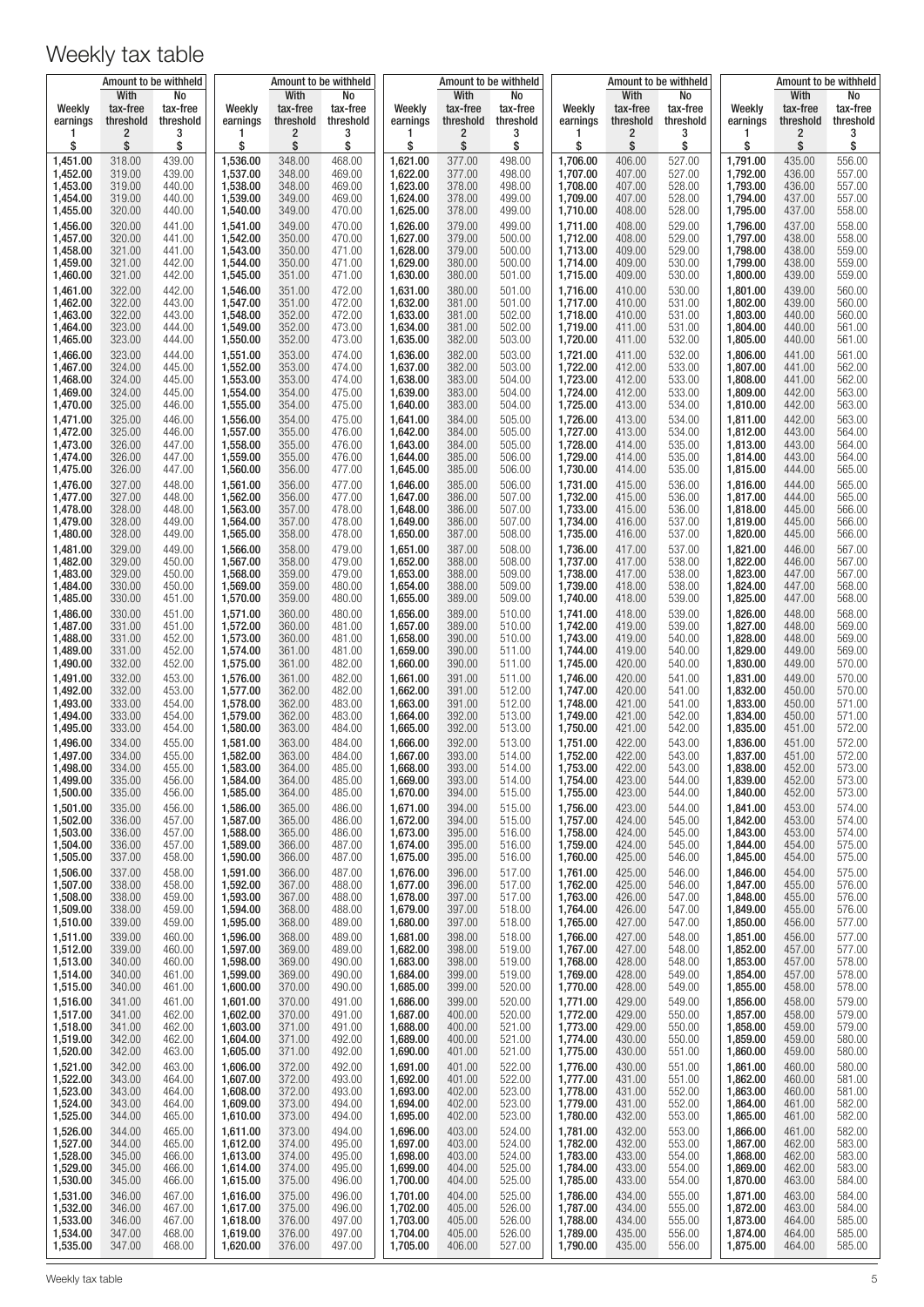|                      | Amount to be withheld         |                             | Amount to be withheld |                               |                             | Amount to be withheld |                               |                             |                      |                               | Amount to be withheld       | Amount to be withheld |                               |                             |  |
|----------------------|-------------------------------|-----------------------------|-----------------------|-------------------------------|-----------------------------|-----------------------|-------------------------------|-----------------------------|----------------------|-------------------------------|-----------------------------|-----------------------|-------------------------------|-----------------------------|--|
| Weekly<br>earnings   | With<br>tax-free<br>threshold | No<br>tax-free<br>threshold | Weekly<br>earnings    | With<br>tax-free<br>threshold | No<br>tax-free<br>threshold | Weekly<br>earnings    | With<br>tax-free<br>threshold | No<br>tax-free<br>threshold | Weekly<br>earnings   | With<br>tax-free<br>threshold | No<br>tax-free<br>threshold | Weekly<br>earnings    | With<br>tax-free<br>threshold | No<br>tax-free<br>threshold |  |
| 1<br>\$              | 2<br>\$                       | 3<br>\$                     | 1<br>\$               | $\overline{2}$<br>\$          | 3<br>\$                     | 1<br>\$               | 2<br>\$                       | 3<br>\$                     | 1<br>\$              | 2<br>\$                       | 3<br>\$                     | 1<br>\$               | 2<br>\$                       | 3<br>\$                     |  |
| 1,876.00             | 465.00                        | 586.00                      | 1,961.00              | 494.00                        | 615.00                      | 2,046.00              | 523.00                        | 648.00                      | 2,131.00             | 553.00                        | 681.00                      | 2,216.00              | 582.00                        | 715.00                      |  |
| 1,877.00             | 465.00                        | 586.00                      | 1,962.00<br>1,963.00  | 494.00<br>495.00              | 616.00                      | 2,047.00<br>2,048.00  | 524.00<br>524.00              | 649.00<br>649.00            | 2,132.00<br>2,133.00 | 553.00<br>553.00              | 682.00<br>682.00            | 2,217.00<br>2,218.00  | 582.00                        | 715.00<br>715.00            |  |
| 1,878.00<br>1,879.00 | 466.00<br>466.00              | 586.00<br>587.00            | 1,964.00              | 495.00                        | 616.00<br>616.00            | 2,049.00              | 524.00                        | 649.00                      | 2,134.00             | 554.00                        | 683.00                      | 2,219.00              | 583.00<br>583.00              | 716.00                      |  |
| 1,880.00             | 466.00                        | 587.00                      | 1,965.00              | 496.00                        | 617.00                      | 2,050.00              | 525.00                        | 650.00                      | 2,135.00             | 554.00                        | 683.00                      | 2,220.00              | 583.00                        | 716.00                      |  |
| 1,881.00<br>1,882.00 | 467.00<br>467.00              | 587.00<br>588.00            | 1,966.00<br>1,967.00  | 496.00<br>496.00              | 617.00<br>618.00            | 2,051.00<br>2,052.00  | 525.00<br>526.00              | 650.00<br>651.00            | 2,136.00<br>2,137.00 | 555.00<br>555.00              | 683.00<br>684.00            | 2,221.00<br>2,222.00  | 584.00<br>584.00              | 717.00<br>717.00            |  |
| 1,883.00             | 467.00                        | 588.00                      | 1,968.00              | 497.00                        | 618.00                      | 2,053.00              | 526.00                        | 651.00                      | 2,138.00             | 555.00                        | 684.00                      | 2,223.00              | 585.00                        | 717.00                      |  |
| 1,884.00<br>1,885.00 | 468.00<br>468.00              | 588.00<br>589.00            | 1,969.00<br>1,970.00  | 497.00<br>497.00              | 618.00<br>619.00            | 2,054.00<br>2,055.00  | 526.00<br>527.00              | 651.00<br>652.00            | 2,139.00<br>2,140.00 | 556.00<br>556.00              | 685.00<br>685.00            | 2,224.00<br>2,225.00  | 585.00<br>585.00              | 718.00<br>718.00            |  |
| 1,886.00             | 468.00                        | 589.00                      | 1,971.00              | 498.00                        | 619.00                      | 2,056.00              | 527.00                        | 652.00                      | 2,141.00             | 556.00                        | 685.00                      | 2,226.00              | 586.00                        | 719.00                      |  |
| 1,887.00             | 469.00                        | 589.00                      | 1,972.00              | 498.00                        | 619.00                      | 2,057.00              | 527.00                        | 653.00                      | 2,142.00             | 557.00                        | 686.00                      | 2,227.00              | 586.00                        | 719.00                      |  |
| 1,888.00<br>1,889.00 | 469.00<br>469.00              | 590.00<br>590.00            | 1,973.00<br>1,974.00  | 498.00<br>499.00              | 620.00<br>620.00            | 2,058.00<br>2,059.00  | 528.00<br>528.00              | 653.00<br>653.00            | 2,143.00<br>2,144.00 | 557.00<br>557.00              | 686.00<br>687.00            | 2,228.00<br>2,229.00  | 586.00<br>587.00              | 719.00<br>720.00            |  |
| 1,890.00             | 470.00                        | 590.00                      | 1,975.00              | 499.00                        | 621.00                      | 2,060.00              | 528.00                        | 654.00                      | 2,145.00             | 558.00                        | 687.00                      | 2,230.00              | 587.00                        | 720.00                      |  |
| 1,891.00<br>1,892.00 | 470.00<br>470.00              | 591.00<br>591.00            | 1,976.00<br>1,977.00  | 499.00<br>500.00              | 621.00<br>621.00            | 2,061.00<br>2,062.00  | 529.00<br>529.00              | 654.00<br>655.00            | 2,146.00<br>2,147.00 | 558.00<br>558.00              | 687.00<br>688.00            | 2,231.00<br>2,232.00  | 587.00<br>588.00              | 720.00<br>721.00            |  |
| 1,893.00             | 471.00                        | 592.00                      | 1,978.00              | 500.00                        | 622.00                      | 2,063.00              | 529.00                        | 655.00                      | 2,148.00             | 559.00                        | 688.00                      | 2,233.00              | 588.00                        | 721.00                      |  |
| 1.894.00<br>1,895.00 | 471.00<br>471.00              | 592.00<br>592.00            | 1,979.00<br>1,980.00  | 500.00<br>501.00              | 622.00<br>623.00            | 2,064.00<br>2,065.00  | 530.00<br>530.00              | 655.00<br>656.00            | 2,149.00<br>2,150.00 | 559.00<br>559.00              | 688.00<br>689.00            | 2,234.00<br>2,235.00  | 588.00<br>589.00              | 722.00<br>722.00            |  |
| 1,896.00             | 472.00                        | 593.00                      | 1,981.00              | 501.00                        | 623.00                      | 2,066.00              | 530.00                        | 656.00                      | 2,151.00             | 560.00                        | 689.00                      | 2,236.00              | 589.00                        | 722.00                      |  |
| 1,897.00<br>1,898.00 | 472.00<br>472.00              | 593.00<br>593.00            | 1,982.00<br>1,983.00  | 501.00<br>502.00              | 623.00<br>624.00            | 2,067.00<br>2,068.00  | 531.00<br>531.00              | 657.00<br>657.00            | 2,152.00<br>2,153.00 | 560.00<br>560.00              | 690.00<br>690.00            | 2,237.00<br>2,238.00  | 589.00<br>590.00              | 723.00<br>723.00            |  |
| 1,899.00             | 473.00                        | 594.00                      | 1,984.00              | 502.00                        | 624.00                      | 2,069.00              | 531.00                        | 657.00                      | 2,154.00             | 561.00                        | 690.00                      | 2,239.00              | 590.00                        | 724.00                      |  |
| 1,900.00<br>1,901.00 | 473.00<br>473.00              | 594.00<br>594.00            | 1,985.00<br>1,986.00  | 502.00<br>503.00              | 625.00<br>625.00            | 2,070.00<br>2.071.00  | 532.00<br>532.00              | 658.00<br>658.00            | 2,155.00<br>2.156.00 | 561.00<br>561.00              | 691.00<br>691.00            | 2,240.00<br>2,241.00  | 590.00<br>591.00              | 724.00<br>724.00            |  |
| 1,902.00             | 474.00                        | 595.00                      | 1,987.00              | 503.00                        | 625.00                      | 2,072.00              | 532.00                        | 658.00                      | 2,157.00             | 562.00                        | 692.00                      | 2,242.00              | 591.00                        | 725.00                      |  |
| 1,903.00<br>1.904.00 | 474.00<br>474.00              | 595.00<br>595.00            | 1,988.00<br>1,989.00  | 503.00<br>504.00              | 626.00<br>626.00            | 2,073.00<br>2,074.00  | 533.00<br>533.00              | 659.00<br>659.00            | 2,158.00<br>2,159.00 | 562.00<br>562.00              | 692.00<br>692.00            | 2,243.00<br>2,244.00  | 591.00<br>592.00              | 725.00<br>726.00            |  |
| 1,905.00             | 475.00                        | 596.00                      | 1,990.00              | 504.00                        | 626.00                      | 2,075.00              | 533.00                        | 660.00                      | 2,160.00             | 563.00                        | 693.00                      | 2,245.00              | 592.00                        | 726.00                      |  |
| 1,906.00             | 475.00                        | 596.00                      | 1,991.00              | 504.00                        | 627.00                      | 2,076.00              | 534.00                        | 660.00                      | 2,161.00             | 563.00                        | 693.00                      | 2,246.00              | 592.00                        | 726.00                      |  |
| 1,907.00<br>1,908.00 | 476.00<br>476.00              | 596.00<br>597.00            | 1,992.00<br>1,993.00  | 505.00<br>505.00              | 627.00<br>628.00            | 2,077.00<br>2,078.00  | 534.00<br>535.00              | 660.00<br>661.00            | 2,162.00<br>2,163.00 | 563.00<br>564.00              | 694.00<br>694.00            | 2,247.00<br>2,248.00  | 593.00<br>593.00              | 727.00<br>727.00            |  |
| 1,909.00             | 476.00                        | 597.00                      | 1,994.00              | 506.00                        | 628.00                      | 2,079.00              | 535.00                        | 661.00                      | 2,164.00             | 564.00                        | 694.00                      | 2,249.00              | 593.00                        | 727.00                      |  |
| 1,910.00<br>1,911.00 | 477.00<br>477.00              | 597.00<br>598.00            | 1,995.00<br>1,996.00  | 506.00<br>506.00              | 628.00<br>629.00            | 2,080.00<br>2,081.00  | 535.00<br>536.00              | 662.00<br>662.00            | 2,165.00<br>2,166.00 | 565.00<br>565.00              | 695.00<br>695.00            | 2,250.00<br>2,251.00  | 594.00<br>594.00              | 728.00<br>728.00            |  |
| 1,912.00             | 477.00                        | 598.00                      | 1,997.00              | 507.00                        | 629.00                      | 2,082.00              | 536.00                        | 662.00                      | 2,167.00             | 565.00                        | 696.00                      | 2,252.00              | 595.00                        | 729.00                      |  |
| 1,913.00<br>1,914.00 | 478.00<br>478.00              | 598.00<br>599.00            | 1,998.00<br>1,999.00  | 507.00<br>507.00              | 630.00<br>630.00            | 2,083.00<br>2,084.00  | 536.00<br>537.00              | 663.00<br>663.00            | 2,168.00<br>2,169.00 | 566.00<br>566.00              | 696.00<br>696.00            | 2,253.00<br>2,254.00  | 595.00<br>595.00              | 729.00<br>729.00            |  |
| 1,915.00             | 478.00                        | 599.00                      | 2,000.00              | 508.00                        | 630.00                      | 2,085.00              | 537.00                        | 664.00                      | 2,170.00             | 566.00                        | 697.00                      | 2,255.00              | 596.00                        | 730.00                      |  |
| 1,916.00<br>1,917.00 | 479.00<br>479.00              | 599.00<br>600.00            | 2,001.00<br>2,002.00  | 508.00<br>508.00              | 631.00<br>631.00            | 2,086.00<br>2,087.00  | 537.00<br>538.00              | 664.00<br>664.00            | 2,171.00<br>2,172.00 | 567.00<br>567.00              | 697.00<br>697.00            | 2,256.00<br>2,257.00  | 596.00<br>596.00              | 730.00<br>731.00            |  |
| 1,918.00             | 479.00                        | 600.00                      | 2,003.00              | 509.00                        | 632.00                      | 2,088.00              | 538.00                        | 665.00                      | 2,173.00             | 567.00                        | 698.00                      | 2,258.00              | 597.00                        | 731.00                      |  |
| 1,919.00<br>1,920.00 | 480.00<br>480.00              | 600.00<br>601.00            | 2,004.00<br>2,005.00  | 509.00<br>509.00              | 632.00<br>632.00            | 2,089.00<br>2,090.00  | 538.00<br>539.00              | 665.00<br>665.00            | 2,174.00<br>2,175.00 | 568.00<br>568.00              | 698.00<br>699.00            | 2,259.00<br>2,260.00  | 597.00<br>597.00              | 731.00<br>732.00            |  |
| 1,921.00             | 480.00                        | 601.00                      | 2,006.00              | 510.00                        | 633.00                      | 2,091.00              | 539.00                        | 666.00                      | 2.176.00             | 568.00                        | 699.00                      | 2,261.00              | 598.00                        | 732.00                      |  |
| 1,922.00<br>1,923.00 | 481.00<br>481.00              | 602.00<br>602.00            | 2,007.00<br>2,008.00  | 510.00<br>510.00              | 633.00<br>633.00            | 2,092.00<br>2.093.00  | 539.00<br>540.00              | 666.00<br>667.00            | 2,177.00<br>2,178.00 | 569.00<br>569.00              | 699.00<br>700.00            | 2,262.00<br>2,263.00  | 598.00<br>598.00              | 733.00<br>733.00            |  |
| 1,924.00             | 481.00                        | 602.00                      | 2,009.00              | 511.00                        | 634.00                      | 2,094.00              | 540.00                        | 667.00                      | 2,179.00             | 569.00                        | 700.00                      | 2,264.00              | 599.00                        | 733.00                      |  |
| 1,925.00             | 482.00                        | 603.00                      | 2,010.00              | 511.00<br>511.00              | 634.00                      | 2,095.00<br>2.096.00  | 540.00<br>541.00              | 667.00                      | 2,180.00<br>2,181.00 | 570.00<br>570.00              | 701.00<br>701.00            | 2,265.00              | 599.00<br>599.00              | 734.00<br>734.00            |  |
| 1,926.00<br>1,927.00 | 482.00<br>482.00              | 603.00<br>603.00            | 2,011.00<br>2,012.00  | 512.00                        | 635.00<br>635.00            | 2,097.00              | 541.00                        | 668.00<br>668.00            | 2,182.00             | 570.00                        | 701.00                      | 2,266.00<br>2,267.00  | 600.00                        | 735.00                      |  |
| 1,928.00<br>1,929.00 | 483.00<br>483.00              | 604.00<br>604.00            | 2,013.00<br>2,014.00  | 512.00<br>512.00              | 635.00<br>636.00            | 2,098.00<br>2,099.00  | 541.00<br>542.00              | 669.00<br>669.00            | 2,183.00<br>2,184.00 | 571.00<br>571.00              | 702.00<br>702.00            | 2,268.00<br>2,269.00  | 600.00<br>600.00              | 735.00<br>735.00            |  |
| 1,930.00             | 483.00                        | 604.00                      | 2,015.00              | 513.00                        | 636.00                      | 2,100.00              | 542.00                        | 669.00                      | 2,185.00             | 571.00                        | 703.00                      | 2,270.00              | 601.00                        | 736.00                      |  |
| 1,931.00             | 484.00<br>484.00              | 605.00<br>605.00            | 2,016.00<br>2,017.00  | 513.00<br>513.00              | 637.00                      | 2,101.00              | 542.00                        | 670.00                      | 2,186.00<br>2,187.00 | 572.00                        | 703.00                      | 2,271.00              | 601.00<br>601.00              | 736.00<br>736.00            |  |
| 1,932.00<br>1,933.00 | 484.00                        | 605.00                      | 2,018.00              | 514.00                        | 637.00<br>637.00            | 2,102.00<br>2,103.00  | 543.00<br>543.00              | 670.00<br>671.00            | 2,188.00             | 572.00<br>572.00              | 703.00<br>704.00            | 2,272.00<br>2,273.00  | 602.00                        | 737.00                      |  |
| 1,934.00<br>1,935.00 | 485.00<br>485.00              | 606.00<br>606.00            | 2,019.00<br>2,020.00  | 514.00<br>514.00              | 638.00<br>638.00            | 2,104.00<br>2,105.00  | 543.00<br>544.00              | 671.00<br>671.00            | 2,189.00<br>2,190.00 | 573.00<br>573.00              | 704.00<br>704.00            | 2,274.00<br>2,275.00  | 602.00<br>602.00              | 737.00<br>738.00            |  |
| 1,936.00             | 486.00                        | 606.00                      | 2,021.00              | 515.00                        | 639.00                      | 2,106.00              | 544.00                        | 672.00                      | 2,191.00             | 573.00                        | 705.00                      | 2,276.00              | 603.00                        | 738.00                      |  |
| 1,937.00<br>1,938.00 | 486.00<br>486.00              | 607.00<br>607.00            | 2,022.00<br>2,023.00  | 515.00<br>516.00              | 639.00<br>639.00            | 2,107.00<br>2,108.00  | 545.00<br>545.00              | 672.00<br>672.00            | 2,192.00<br>2,193.00 | 574.00<br>574.00              | 705.00<br>706.00            | 2,277.00<br>2,278.00  | 603.00<br>604.00              | 738.00<br>739.00            |  |
| 1,939.00             | 487.00                        | 607.00                      | 2,024.00              | 516.00                        | 640.00                      | 2,109.00              | 545.00                        | 673.00                      | 2,194.00             | 575.00                        | 706.00                      | 2,279.00              | 604.00                        | 739.00                      |  |
| 1,940.00             | 487.00                        | 608.00                      | 2,025.00              | 516.00                        | 640.00                      | 2,110.00              | 546.00                        | 673.00                      | 2,195.00             | 575.00                        | 706.00                      | 2,280.00              | 604.00                        | 740.00                      |  |
| 1,941.00<br>1,942.00 | 487.00<br>488.00              | 608.00<br>608.00            | 2,026.00<br>2,027.00  | 517.00<br>517.00              | 641.00<br>641.00            | 2,111.00<br>2,112.00  | 546.00<br>546.00              | 674.00<br>674.00            | 2,196.00<br>2,197.00 | 575.00<br>576.00              | 707.00<br>707.00            | 2,281.00<br>2,282.00  | 605.00<br>605.00              | 740.00<br>740.00            |  |
| 1,943.00             | 488.00                        | 609.00                      | 2,028.00              | 517.00                        | 641.00                      | 2,113.00              | 547.00                        | 674.00                      | 2,198.00             | 576.00                        | 708.00                      | 2,283.00              | 605.00                        | 741.00                      |  |
| 1,944.00<br>1,945.00 | 488.00<br>489.00              | 609.00<br>609.00            | 2,029.00<br>2,030.00  | 518.00<br>518.00              | 642.00<br>642.00            | 2,114.00<br>2,115.00  | 547.00<br>547.00              | 675.00<br>675.00            | 2,199.00<br>2,200.00 | 576.00<br>577.00              | 708.00<br>708.00            | 2,284.00<br>2,285.00  | 606.00<br>606.00              | 741.00<br>742.00            |  |
| 1,946.00             | 489.00                        | 610.00                      | 2,031.00              | 518.00                        | 642.00                      | 2,116.00              | 548.00                        | 676.00                      | 2,201.00             | 577.00                        | 709.00                      | 2,286.00              | 606.00                        | 742.00                      |  |
| 1,947.00<br>1,948.00 | 489.00<br>490.00              | 610.00<br>610.00            | 2,032.00<br>2,033.00  | 519.00<br>519.00              | 643.00<br>643.00            | 2,117.00<br>2,118.00  | 548.00<br>548.00              | 676.00<br>676.00            | 2,202.00<br>2,203.00 | 577.00<br>578.00              | 709.00<br>710.00            | 2,287.00<br>2,288.00  | 607.00<br>607.00              | 742.00<br>743.00            |  |
| 1,949.00             | 490.00                        | 611.00                      | 2,034.00              | 519.00                        | 644.00                      | 2,119.00              | 549.00                        | 677.00                      | 2,204.00             | 578.00                        | 710.00                      | 2,289.00              | 607.00                        | 743.00                      |  |
| 1,950.00<br>1,951.00 | 490.00<br>491.00              | 611.00<br>612.00            | 2,035.00<br>2,036.00  | 520.00<br>520.00              | 644.00<br>644.00            | 2,120.00<br>2,121.00  | 549.00<br>549.00              | 677.00<br>678.00            | 2,205.00<br>2,206.00 | 578.00<br>579.00              | 710.00<br>711.00            | 2,290.00<br>2,291.00  | 608.00<br>608.00              | 743.00<br>744.00            |  |
| 1,952.00             | 491.00                        | 612.00                      | 2,037.00              | 520.00                        | 645.00                      | 2,122.00              | 550.00                        | 678.00                      | 2,207.00             | 579.00                        | 711.00                      | 2,292.00              | 608.00                        | 744.00                      |  |
| 1,953.00<br>1,954.00 | 491.00<br>492.00              | 612.00<br>613.00            | 2,038.00<br>2,039.00  | 521.00<br>521.00              | 645.00<br>646.00            | 2,123.00<br>2,124.00  | 550.00<br>550.00              | 678.00<br>679.00            | 2,208.00<br>2,209.00 | 579.00<br>580.00              | 711.00<br>712.00            | 2,293.00<br>2,294.00  | 609.00<br>609.00              | 745.00<br>745.00            |  |
| 1,955.00             | 492.00                        | 613.00                      | 2,040.00              | 521.00                        | 646.00                      | 2,125.00              | 551.00                        | 679.00                      | 2,210.00             | 580.00                        | 712.00                      | 2,295.00              | 609.00                        | 745.00                      |  |
| 1,956.00<br>1,957.00 | 492.00<br>493.00              | 613.00<br>614.00            | 2,041.00<br>2,042.00  | 522.00<br>522.00              | 646.00<br>647.00            | 2,126.00<br>2,127.00  | 551.00<br>551.00              | 680.00<br>680.00            | 2,211.00<br>2,212.00 | 580.00<br>581.00              | 713.00<br>713.00            | 2,296.00<br>2,297.00  | 610.00<br>610.00              | 746.00<br>746.00            |  |
| 1,958.00             | 493.00                        | 614.00                      | 2,043.00              | 522.00                        | 647.00                      | 2,128.00              | 552.00                        | 680.00                      | 2,213.00             | 581.00                        | 713.00                      | 2,298.00              | 610.00                        | 747.00                      |  |
| 1,959.00<br>1,960.00 | 493.00<br>494.00              | 614.00<br>615.00            | 2,044.00<br>2,045.00  | 523.00<br>523.00              | 648.00<br>648.00            | 2,129.00<br>2,130.00  | 552.00<br>552.00              | 681.00<br>681.00            | 2,214.00<br>2,215.00 | 581.00<br>582.00              | 714.00<br>714.00            | 2,299.00<br>2,300.00  | 611.00<br>611.00              | 747.00<br>747.00            |  |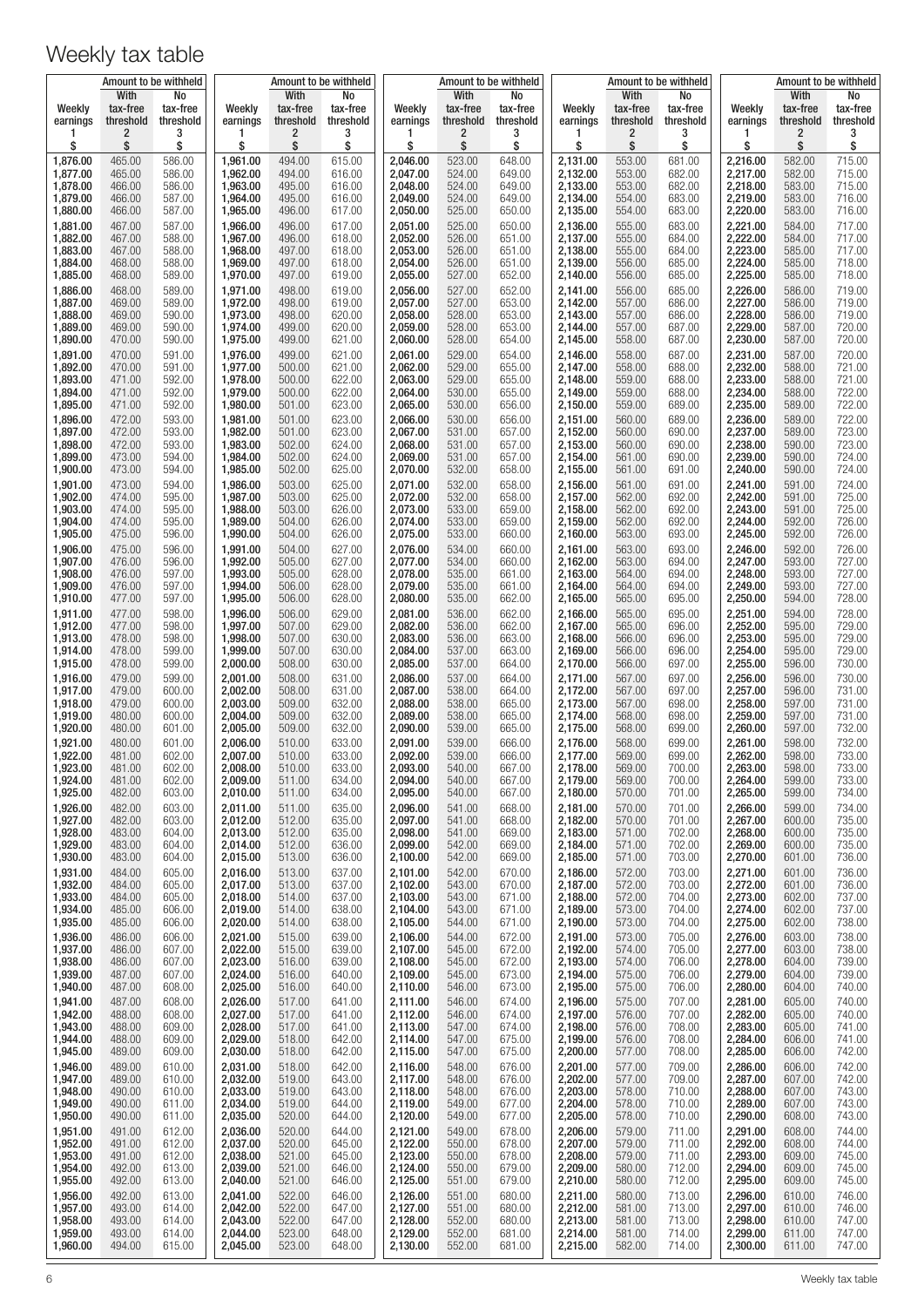|                      | Amount to be withheld |                  |                      |                  | Amount to be withheld |                      | Amount to be withheld |                  |                      | Amount to be withheld |                  |                      | Amount to be withheld |                  |
|----------------------|-----------------------|------------------|----------------------|------------------|-----------------------|----------------------|-----------------------|------------------|----------------------|-----------------------|------------------|----------------------|-----------------------|------------------|
| Weekly               | With<br>tax-free      | No<br>tax-free   | Weekly               | With<br>tax-free | No<br>tax-free        | Weekly               | With<br>tax-free      | No<br>tax-free   | Weekly               | With<br>tax-free      | No<br>tax-free   | Weekly               | With<br>tax-free      | No<br>tax-free   |
| earnings             | threshold             | threshold        | earnings             | threshold        | threshold             | earnings             | threshold             | threshold        | earnings             | threshold             | threshold        | earnings             | threshold             | threshold        |
| \$                   | 2<br>\$               | 3<br>\$          | 1<br>\$              | 2<br>\$          | 3<br>\$               | 1<br>\$              | 2<br>\$               | 3<br>\$          | 1<br>\$              | 2<br>\$               | 3<br>\$          | 1<br>\$              | 2<br>\$               | 3<br>\$          |
| 2,301.00             | 611.00                | 748.00           | 2,386.00             | 644.00           | 781.00                | 2,471.00             | 677.00                | 814.00           | 2,556.00             | 711.00                | 847.00           | 2,641.00             | 744.00                | 880.00           |
| 2,302.00<br>2,303.00 | 612.00<br>612.00      | 748.00<br>749.00 | 2,387.00<br>2,388.00 | 645.00<br>645.00 | 781.00<br>782.00      | 2,472.00<br>2,473.00 | 678.00<br>678.00      | 814.00<br>815.00 | 2,557.00<br>2,558.00 | 711.00<br>711.00      | 848.00<br>848.00 | 2,642.00<br>2,643.00 | 744.00<br>745.00      | 881.00<br>881.00 |
| 2,304.00             | 612.00                | 749.00           | 2,389.00             | 645.00           | 782.00                | 2,474.00             | 679.00                | 815.00           | 2,559.00             | 712.00                | 848.00           | 2,644.00             | 745.00                | 882.00           |
| 2,305.00             | 613.00                | 749.00           | 2,390.00             | 646.00           | 782.00                | 2,475.00             | 679.00                | 816.00           | 2,560.00             | 712.00                | 849.00           | 2,645.00             | 745.00                | 882.00           |
| 2,306.00<br>2,307.00 | 613.00<br>614.00      | 750.00<br>750.00 | 2,391.00<br>2,392.00 | 646.00<br>647.00 | 783.00<br>783.00      | 2,476.00<br>2,477.00 | 679.00<br>680.00      | 816.00<br>816.00 | 2,561.00<br>2,562.00 | 713.00<br>713.00      | 849.00<br>850.00 | 2,646.00<br>2,647.00 | 746.00<br>746.00      | 882.00<br>883.00 |
| 2,308.00             | 614.00                | 750.00           | 2,393.00             | 647.00           | 784.00                | 2,478.00             | 680.00                | 817.00           | 2,563.00             | 713.00                | 850.00           | 2,648.00             | 747.00                | 883.00           |
| 2,309.00<br>2,310.00 | 614.00<br>615.00      | 751.00<br>751.00 | 2,394.00<br>2,395.00 | 647.00<br>648.00 | 784.00<br>784.00      | 2,479.00<br>2,480.00 | 681.00<br>681.00      | 817.00<br>818.00 | 2,564.00<br>2,565.00 | 714.00<br>714.00      | 850.00<br>851.00 | 2,649.00<br>2,650.00 | 747.00<br>747.00      | 883.00<br>884.00 |
| 2,311.00             | 615.00                | 752.00           | 2,396.00             | 648.00           | 785.00                | 2,481.00             | 681.00                | 818.00           | 2,566.00             | 715.00                | 851.00           | 2,651.00             | 748.00                | 884.00           |
| 2,312.00<br>2,313.00 | 615.00<br>616.00      | 752.00<br>752.00 | 2,397.00<br>2,398.00 | 649.00<br>649.00 | 785.00<br>786.00      | 2,482.00<br>2,483.00 | 682.00<br>682.00      | 818.00<br>819.00 | 2,567.00<br>2,568.00 | 715.00<br>715.00      | 852.00<br>852.00 | 2,652.00<br>2,653.00 | 748.00<br>748.00      | 885.00<br>885.00 |
| 2,314.00             | 616.00                | 753.00           | 2,399.00             | 649.00           | 786.00                | 2,484.00             | 683.00                | 819.00           | 2,569.00             | 716.00                | 852.00           | 2,654.00             | 749.00                | 885.00           |
| 2,315.00<br>2,316.00 | 617.00<br>617.00      | 753.00<br>754.00 | 2,400.00<br>2,401.00 | 650.00<br>650.00 | 786.00<br>787.00      | 2,485.00<br>2,486.00 | 683.00<br>683.00      | 820.00<br>820.00 | 2,570.00<br>2,571.00 | 716.00<br>716.00      | 853.00<br>853.00 | 2,655.00<br>2,656.00 | 749.00<br>750.00      | 886.00<br>886.00 |
| 2,317.00             | 617.00                | 754.00           | 2,402.00             | 651.00           | 787.00                | 2,487.00             | 684.00                | 820.00           | 2,572.00             | 717.00                | 853.00           | 2,657.00             | 750.00                | 887.00           |
| 2,318.00<br>2,319.00 | 618.00<br>618.00      | 754.00<br>755.00 | 2,403.00<br>2,404.00 | 651.00<br>651.00 | 788.00<br>788.00      | 2,488.00<br>2,489.00 | 684.00<br>684.00      | 821.00<br>821.00 | 2,573.00<br>2,574.00 | 717.00<br>718.00      | 854.00<br>854.00 | 2,658.00<br>2,659.00 | 750.00<br>751.00      | 887.00<br>887.00 |
| 2,320.00             | 619.00                | 755.00           | 2,405.00             | 652.00           | 788.00                | 2,490.00             | 685.00                | 821.00           | 2,575.00             | 718.00                | 855.00           | 2,660.00             | 751.00                | 888.00           |
| 2,321.00             | 619.00                | 756.00           | 2,406.00             | 652.00           | 789.00                | 2,491.00             | 685.00                | 822.00           | 2,576.00             | 718.00                | 855.00           | 2,661.00             | 752.00                | 888.00           |
| 2,322.00<br>2,323.00 | 619.00<br>620.00      | 756.00<br>756.00 | 2,407.00<br>2,408.00 | 653.00<br>653.00 | 789.00<br>789.00      | 2,492.00<br>2,493.00 | 686.00<br>686.00      | 822.00<br>823.00 | 2,577.00<br>2,578.00 | 719.00<br>719.00      | 855.00<br>856.00 | 2,662.00<br>2,663.00 | 752.00<br>752.00      | 889.00<br>889.00 |
| 2,324.00             | 620.00                | 757.00           | 2,409.00             | 653.00           | 790.00                | 2,494.00             | 686.00                | 823.00           | 2,579.00             | 720.00                | 856.00           | 2,664.00             | 753.00                | 889.00           |
| 2,325.00<br>2,326.00 | 621.00<br>621.00      | 757.00<br>758.00 | 2,410.00<br>2,411.00 | 654.00<br>654.00 | 790.00<br>791.00      | 2,495.00<br>2,496.00 | 687.00<br>687.00      | 823.00<br>824.00 | 2,580.00<br>2,581.00 | 720.00<br>720.00      | 857.00<br>857.00 | 2,665.00<br>2,666.00 | 753.00<br>754.00      | 890.00<br>890.00 |
| 2,327.00             | 621.00                | 758.00           | 2,412.00             | 654.00           | 791.00                | 2,497.00             | 688.00                | 824.00           | 2,582.00             | 721.00                | 857.00           | 2,667.00             | 754.00                | 891.00           |
| 2,328.00<br>2,329.00 | 622.00<br>622.00      | 758.00<br>759.00 | 2,413.00<br>2,414.00 | 655.00<br>655.00 | 791.00<br>792.00      | 2,498.00<br>2,499.00 | 688.00<br>688.00      | 825.00<br>825.00 | 2,583.00<br>2,584.00 | 721.00<br>722.00      | 858.00<br>858.00 | 2,668.00<br>2,669.00 | 754.00<br>755.00      | 891.00<br>891.00 |
| 2,330.00             | 622.00                | 759.00           | 2,415.00             | 656.00           | 792.00                | 2,500.00             | 689.00                | 825.00           | 2,585.00             | 722.00                | 859.00           | 2,670.00             | 755.00                | 892.00           |
| 2,331.00             | 623.00                | 759.00           | 2,416.00             | 656.00           | 793.00                | 2,501.00             | 689.00                | 826.00           | 2,586.00             | 722.00                | 859.00           | 2,671.00             | 755.00                | 892.00           |
| 2,332.00<br>2,333.00 | 623.00<br>624.00      | 760.00<br>760.00 | 2,417.00<br>2,418.00 | 656.00<br>657.00 | 793.00<br>793.00      | 2,502.00<br>2,503.00 | 690.00<br>690.00      | 826.00<br>827.00 | 2,587.00<br>2,588.00 | 723.00<br>723.00      | 859.00<br>860.00 | 2,672.00<br>2,673.00 | 756.00<br>756.00      | 892.00<br>893.00 |
| 2,334.00             | 624.00                | 761.00           | 2,419.00             | 657.00           | 794.00                | 2,504.00             | 690.00                | 827.00           | 2,589.00             | 723.00                | 860.00           | 2,674.00             | 757.00                | 893.00           |
| 2,335.00<br>2,336.00 | 624.00<br>625.00      | 761.00<br>761.00 | 2,420.00<br>2,421.00 | 658.00<br>658.00 | 794.00<br>795.00      | 2,505.00<br>2,506.00 | 691.00<br>691.00      | 827.00<br>828.00 | 2,590.00<br>2,591.00 | 724.00<br>724.00      | 860.00<br>861.00 | 2,675.00<br>2,676.00 | 757.00<br>757.00      | 894.00<br>894.00 |
| 2,337.00             | 625.00                | 762.00           | 2,422.00             | 658.00           | 795.00                | 2,507.00             | 692.00                | 828.00           | 2,592.00             | 725.00                | 861.00           | 2,677.00             | 758.00                | 894.00           |
| 2,338.00<br>2,339.00 | 626.00<br>626.00      | 762.00<br>763.00 | 2,423.00<br>2,424.00 | 659.00<br>659.00 | 795.00<br>796.00      | 2,508.00<br>2,509.00 | 692.00<br>692.00      | 828.00<br>829.00 | 2,593.00<br>2,594.00 | 725.00<br>725.00      | 862.00<br>862.00 | 2,678.00<br>2,679.00 | 758.00<br>759.00      | 895.00<br>895.00 |
| 2,340.00             | 626.00                | 763.00           | 2,425.00             | 660.00           | 796.00                | 2,510.00             | 693.00                | 829.00           | 2,595.00             | 726.00                | 862.00           | 2,680.00             | 759.00                | 896.00           |
| 2,341.00             | 627.00                | 763.00<br>764.00 | 2,426.00             | 660.00<br>660.00 | 797.00<br>797.00      | 2,511.00             | 693.00                | 830.00<br>830.00 | 2,596.00             | 726.00<br>727.00      | 863.00           | 2,681.00             | 759.00                | 896.00<br>896.00 |
| 2,342.00<br>2,343.00 | 627.00<br>628.00      | 764.00           | 2,427.00<br>2,428.00 | 661.00           | 797.00                | 2,512.00<br>2,513.00 | 693.00<br>694.00      | 830.00           | 2,597.00<br>2,598.00 | 727.00                | 863.00<br>864.00 | 2,682.00<br>2,683.00 | 760.00<br>760.00      | 897.00           |
| 2,344.00<br>2,345.00 | 628.00<br>628.00      | 765.00<br>765.00 | 2,429.00<br>2,430.00 | 661.00<br>661.00 | 798.00<br>798.00      | 2,514.00<br>2,515.00 | 694.00<br>695.00      | 831.00<br>831.00 | 2,599.00<br>2,600.00 | 727.00<br>728.00      | 864.00<br>864.00 | 2,684.00<br>2,685.00 | 761.00<br>761.00      | 897.00<br>898.00 |
| 2,346.00             | 629.00                | 765.00           | 2,431.00             | 662.00           | 798.00                | 2,516.00             | 695.00                | 832.00           | 2.601.00             | 728.00                | 865.00           | 2,686.00             | 761.00                | 898.00           |
| 2,347.00             | 629.00                | 766.00           | 2,432.00             | 662.00           | 799.00                | 2,517.00             | 695.00                | 832.00           | 2,602.00             | 729.00                | 865.00           | 2,687.00             | 762.00                | 898.00           |
| 2,348.00<br>2,349.00 | 630.00<br>630.00      | 766.00<br>766.00 | 2,433.00<br>2,434.00 | 663.00<br>663.00 | 799.00<br>800.00      | 2,518.00<br>2,519.00 | 696.00<br>696.00      | 832.00<br>833.00 | 2,603.00<br>2,604.00 | 729.00<br>729.00      | 866.00<br>866.00 | 2,688.00<br>2,689.00 | 762.00<br>762.00      | 899.00<br>899.00 |
| 2,350.00             | 630.00                | 767.00           | 2,435.00             | 663.00           | 800.00                | 2,520.00             | 697.00                | 833.00           | 2,605.00             | 730.00                | 866.00           | 2,690.00             | 763.00                | 899.00           |
| 2,351.00<br>2,352.00 | 631.00<br>631.00      | 767.00<br>768.00 | 2,436.00<br>2,437.00 | 664.00<br>664.00 | 800.00<br>801.00      | 2,521.00<br>2,522.00 | 697.00<br>697.00      | 834.00<br>834.00 | 2,606.00<br>2,607.00 | 730.00<br>731.00      | 867.00<br>867.00 | 2,691.00<br>2,692.00 | 763.00<br>764.00      | 900.00<br>900.00 |
| 2,353.00             | 631.00                | 768.00           | 2,438.00             | 665.00           | 801.00                | 2,523.00             | 698.00                | 834.00           | 2,608.00             | 731.00                | 867.00           | 2,693.00             | 764.00                | 901.00           |
| 2,354.00<br>2,355.00 | 632.00<br>632.00      | 768.00<br>769.00 | 2,439.00<br>2,440.00 | 665.00<br>665.00 | 802.00<br>802.00      | 2,524.00<br>2,525.00 | 698.00<br>699.00      | 835.00<br>835.00 | 2,609.00<br>2,610.00 | 731.00<br>732.00      | 868.00<br>868.00 | 2,694.00<br>2,695.00 | 764.00<br>765.00      | 901.00<br>901.00 |
| 2,356.00             | 633.00                | 769.00           | 2,441.00             | 666.00           | 802.00                | 2,526.00             | 699.00                | 836.00           | 2,611.00             | 732.00                | 869.00           | 2,696.00             | 765.00                | 902.00           |
| 2,357.00<br>2,358.00 | 633.00<br>633.00      | 770.00<br>770.00 | 2,442.00<br>2,443.00 | 666.00<br>667.00 | 803.00<br>803.00      | 2,527.00<br>2,528.00 | 699.00<br>700.00      | 836.00<br>836.00 | 2,612.00<br>2,613.00 | 732.00<br>733.00      | 869.00<br>869.00 | 2,697.00<br>2,698.00 | 766.00<br>766.00      | 902.00<br>903.00 |
| 2,359.00             | 634.00                | 770.00           | 2,444.00             | 667.00           | 804.00                | 2,529.00             | 700.00                | 837.00           | 2,614.00             | 733.00                | 870.00           | 2,699.00             | 766.00                | 903.00           |
| 2,360.00<br>2,361.00 | 634.00<br>635.00      | 771.00<br>771.00 | 2,445.00<br>2,446.00 | 667.00<br>668.00 | 804.00<br>804.00      | 2,530.00<br>2,531.00 | 700.00<br>701.00      | 837.00<br>837.00 | 2,615.00<br>2,616.00 | 734.00<br>734.00      | 870.00<br>871.00 | 2,700.00<br>2,701.00 | 767.00<br>767.00      | 903.00<br>904.00 |
| 2,362.00             | 635.00                | 772.00           | 2,447.00             | 668.00           | 805.00                | 2,532.00             | 701.00                | 838.00           | 2,617.00             | 734.00                | 871.00           | 2,702.00             | 768.00                | 904.00           |
| 2,363.00<br>2,364.00 | 635.00<br>636.00      | 772.00<br>772.00 | 2,448.00<br>2,449.00 | 669.00<br>669.00 | 805.00<br>805.00      | 2,533.00<br>2,534.00 | 702.00<br>702.00      | 838.00<br>839.00 | 2,618.00<br>2,619.00 | 735.00<br>735.00      | 871.00<br>872.00 | 2,703.00<br>2,704.00 | 768.00<br>768.00      | 905.00<br>905.00 |
| 2,365.00             | 636.00                | 773.00           | 2,450.00             | 669.00           | 806.00                | 2,535.00             | 702.00                | 839.00           | 2,620.00             | 736.00                | 872.00           | 2,705.00             | 769.00                | 905.00           |
| 2,366.00<br>2,367.00 | 637.00<br>637.00      | 773.00<br>774.00 | 2,451.00<br>2,452.00 | 670.00<br>670.00 | 806.00<br>807.00      | 2,536.00<br>2,537.00 | 703.00<br>703.00      | 839.00<br>840.00 | 2,621.00<br>2,622.00 | 736.00<br>736.00      | 873.00<br>873.00 | 2,706.00<br>2,707.00 | 769.00<br>770.00      | 906.00<br>906.00 |
| 2,368.00             | 637.00                | 774.00           | 2,453.00             | 670.00           | 807.00                | 2,538.00             | 704.00                | 840.00           | 2,623.00             | 737.00                | 873.00           | 2,708.00             | 770.00                | 906.00           |
| 2,369.00<br>2,370.00 | 638.00<br>638.00      | 774.00<br>775.00 | 2,454.00<br>2,455.00 | 671.00<br>671.00 | 807.00<br>808.00      | 2,539.00<br>2,540.00 | 704.00<br>704.00      | 841.00<br>841.00 | 2,624.00<br>2,625.00 | 737.00<br>738.00      | 874.00<br>874.00 | 2,709.00<br>2,710.00 | 770.00<br>771.00      | 907.00<br>907.00 |
| 2,371.00             | 638.00                | 775.00           | 2,456.00             | 672.00           | 808.00                | 2,541.00             | 705.00                | 841.00           | 2,626.00             | 738.00                | 875.00           | 2,711.00             | 771.00                | 908.00           |
| 2,372.00             | 639.00                | 775.00           | 2,457.00             | 672.00           | 809.00                | 2,542.00             | 705.00                | 842.00           | 2,627.00             | 738.00                | 875.00           | 2,712.00             | 771.00                | 908.00           |
| 2,373.00<br>2,374.00 | 639.00<br>640.00      | 776.00<br>776.00 | 2,458.00<br>2,459.00 | 672.00<br>673.00 | 809.00<br>809.00      | 2,543.00<br>2,544.00 | 706.00<br>706.00      | 842.00<br>843.00 | 2,628.00<br>2,629.00 | 739.00<br>739.00      | 875.00<br>876.00 | 2,713.00<br>2,714.00 | 772.00<br>772.00      | 908.00<br>909.00 |
| 2,375.00             | 640.00                | 777.00           | 2,460.00             | 673.00           | 810.00                | 2,545.00             | 706.00                | 843.00           | 2,630.00             | 739.00                | 876.00           | 2,715.00             | 773.00                | 909.00           |
| 2,376.00<br>2,377.00 | 640.00<br>641.00      | 777.00<br>777.00 | 2,461.00<br>2,462.00 | 674.00<br>674.00 | 810.00<br>811.00      | 2,546.00<br>2,547.00 | 707.00<br>707.00      | 843.00<br>844.00 | 2,631.00<br>2,632.00 | 740.00<br>740.00      | 876.00<br>877.00 | 2,716.00<br>2,717.00 | 773.00<br>773.00      | 910.00<br>910.00 |
| 2,378.00             | 641.00                | 778.00           | 2,463.00             | 674.00           | 811.00                | 2,548.00             | 708.00                | 844.00           | 2,633.00             | 741.00                | 877.00           | 2,718.00             | 774.00                | 910.00           |
| 2,379.00<br>2,380.00 | 642.00<br>642.00      | 778.00<br>779.00 | 2,464.00<br>2,465.00 | 675.00<br>675.00 | 811.00<br>812.00      | 2,549.00<br>2,550.00 | 708.00<br>708.00      | 844.00<br>845.00 | 2,634.00<br>2,635.00 | 741.00<br>741.00      | 878.00<br>878.00 | 2,719.00<br>2,720.00 | 774.00<br>775.00      | 911.00<br>911.00 |
| 2,381.00             | 642.00                | 779.00           | 2,466.00             | 676.00           | 812.00                | 2,551.00             | 709.00                | 845.00           | 2,636.00             | 742.00                | 878.00           | 2,721.00             | 775.00                | 912.00           |
| 2,382.00<br>2,383.00 | 643.00<br>643.00      | 779.00<br>780.00 | 2,467.00<br>2,468.00 | 676.00<br>676.00 | 813.00<br>813.00      | 2,552.00<br>2,553.00 | 709.00<br>709.00      | 846.00<br>846.00 | 2,637.00<br>2,638.00 | 742.00<br>743.00      | 879.00<br>879.00 | 2,722.00<br>2,723.00 | 775.00<br>776.00      | 912.00<br>912.00 |
| 2,384.00             | 644.00                | 780.00           | 2,469.00             | 677.00           | 813.00                | 2,554.00             | 710.00                | 846.00           | 2,639.00             | 743.00                | 880.00           | 2,724.00             | 776.00                | 913.00           |
| 2,385.00             | 644.00                | 781.00           | 2,470.00             | 677.00           | 814.00                | 2,555.00             | 710.00                | 847.00           | 2,640.00             | 743.00                | 880.00           | 2,725.00             | 777.00                | 913.00           |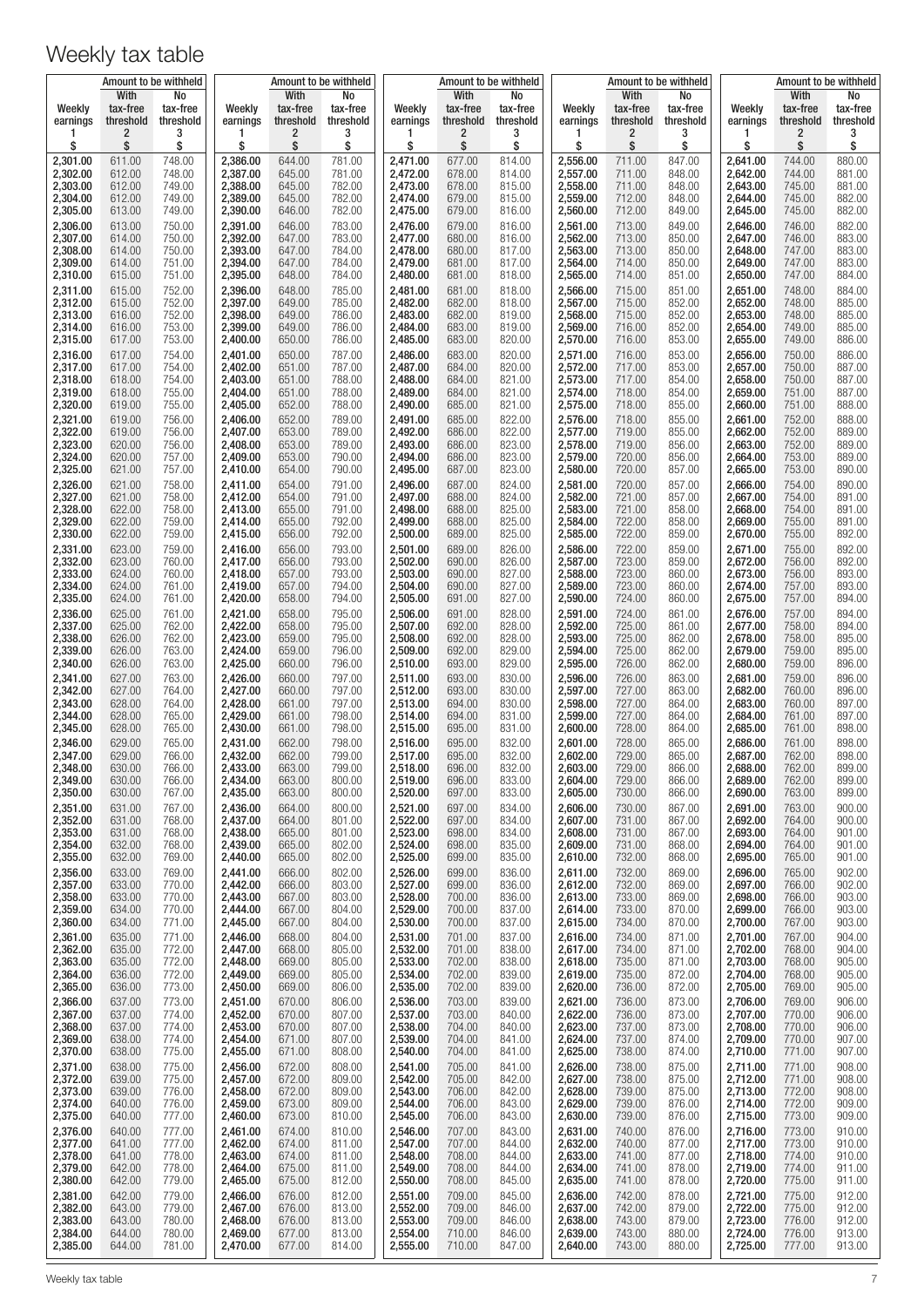|                      | Amount to be withheld         |                             | Amount to be withheld |                               |                             |                      | Amount to be withheld         |                             |                      |                               | Amount to be withheld       | Amount to be withheld |                               |                             |
|----------------------|-------------------------------|-----------------------------|-----------------------|-------------------------------|-----------------------------|----------------------|-------------------------------|-----------------------------|----------------------|-------------------------------|-----------------------------|-----------------------|-------------------------------|-----------------------------|
| Weekly<br>earnings   | With<br>tax-free<br>threshold | No<br>tax-free<br>threshold | Weekly<br>earnings    | With<br>tax-free<br>threshold | No<br>tax-free<br>threshold | Weekly<br>earnings   | With<br>tax-free<br>threshold | No<br>tax-free<br>threshold | Weekly<br>earnings   | With<br>tax-free<br>threshold | No<br>tax-free<br>threshold | Weekly<br>earnings    | With<br>tax-free<br>threshold | No<br>tax-free<br>threshold |
| \$                   | 2<br>\$                       | 3<br>\$                     | 1<br>\$               | 2<br>\$                       | 3<br>\$                     | \$                   | 2<br>\$                       | 3<br>\$                     | 1<br>\$              | 2<br>\$                       | 3<br>\$                     | 1<br>\$               | 2<br>\$                       | 3<br>\$                     |
| 2,726.00             | 777.00                        | 914.00                      | 2,811.00              | 810.00                        | 947.00                      | 2,896.00             | 843.00                        | 980.00                      | 2,981.00             | 876.00                        | 1,013.00                    | 3,066.00              | 910.00                        | 1,046.00                    |
| 2,727.00<br>2,728.00 | 777.00<br>778.00              | 914.00<br>914.00            | 2,812.00<br>2,813.00  | 810.00<br>811.00              | 947.00<br>947.00            | 2,897.00<br>2,898.00 | 844.00<br>844.00              | 980.00<br>981.00            | 2,982.00<br>2,983.00 | 877.00<br>877.00              | 1,013.00<br>1.014.00        | 3,067.00<br>3,068.00  | 910.00<br>910.00              | 1,047.00<br>1,047.00        |
| 2,729.00             | 778.00                        | 915.00                      | 2,814.00              | 811.00                        | 948.00                      | 2,899.00             | 844.00                        | 981.00                      | 2,984.00             | 878.00                        | 1,014.00                    | 3,069.00              | 911.00                        | 1,047.00                    |
| 2,730.00             | 778.00                        | 915.00                      | 2,815.00              | 812.00                        | 948.00                      | 2,900.00             | 845.00                        | 981.00                      | 2,985.00             | 878.00                        | 1,015.00                    | 3,070.00              | 911.00                        | 1,048.00                    |
| 2,731.00<br>2,732.00 | 779.00<br>779.00              | 915.00<br>916.00            | 2,816.00<br>2,817.00  | 812.00<br>812.00              | 949.00<br>949.00            | 2,901.00<br>2,902.00 | 845.00<br>846.00              | 982.00<br>982.00            | 2,986.00<br>2,987.00 | 878.00<br>879.00              | 1,015.00<br>1,015.00        | 3,071.00<br>3,072.00  | 911.00<br>912.00              | 1,048.00<br>1,048.00        |
| 2,733.00             | 780.00                        | 916.00                      | 2,818.00              | 813.00                        | 949.00                      | 2,903.00             | 846.00                        | 983.00                      | 2,988.00             | 879.00                        | 1,016.00                    | 3,073.00              | 912.00                        | 1,049.00                    |
| 2,734.00<br>2,735.00 | 780.00<br>780.00              | 917.00<br>917.00            | 2,819.00<br>2,820.00  | 813.00<br>814.00              | 950.00<br>950.00            | 2,904.00<br>2,905.00 | 846.00<br>847.00              | 983.00<br>983.00            | 2,989.00<br>2,990.00 | 879.00<br>880.00              | 1,016.00<br>1,016.00        | 3,074.00<br>3,075.00  | 913.00<br>913.00              | 1,049.00<br>1,050.00        |
| 2,736.00             | 781.00                        | 917.00                      | 2,821.00              | 814.00                        | 951.00                      | 2,906.00             | 847.00                        | 984.00                      | 2,991.00             | 880.00                        | 1,017.00                    | 3,076.00              | 913.00                        | 1,050.00                    |
| 2,737.00<br>2,738.00 | 781.00<br>782.00              | 918.00<br>918.00            | 2,822.00<br>2,823.00  | 814.00<br>815.00              | 951.00<br>951.00            | 2,907.00<br>2,908.00 | 848.00<br>848.00              | 984.00<br>984.00            | 2,992.00<br>2,993.00 | 881.00<br>881.00              | 1,017.00<br>1,018.00        | 3,077.00<br>3,078.00  | 914.00<br>914.00              | 1,050.00<br>1,051.00        |
| 2,739.00<br>2,740.00 | 782.00<br>782.00              | 919.00<br>919.00            | 2,824.00<br>2,825.00  | 815.00<br>816.00              | 952.00<br>952.00            | 2,909.00<br>2,910.00 | 848.00<br>849.00              | 985.00<br>985.00            | 2,994.00<br>2,995.00 | 881.00<br>882.00              | 1,018.00<br>1,018.00        | 3,079.00<br>3,080.00  | 915.00<br>915.00              | 1,051.00<br>1,052.00        |
| 2,741.00             | 783.00                        | 919.00                      | 2,826.00              | 816.00                        | 953.00                      | 2,911.00             | 849.00                        | 986.00                      | 2,996.00             | 882.00                        | 1,019.00                    | 3,081.00              | 915.00                        | 1,052.00                    |
| 2,742.00             | 783.00                        | 920.00                      | 2,827.00              | 816.00                        | 953.00                      | 2,912.00             | 849.00                        | 986.00                      | 2,997.00             | 883.00                        | 1,019.00                    | 3,082.00              | 916.00                        | 1,052.00                    |
| 2,743.00<br>2,744.00 | 784.00<br>784.00              | 920.00<br>921.00            | 2,828.00<br>2,829.00  | 817.00<br>817.00              | 953.00<br>954.00            | 2,913.00<br>2,914.00 | 850.00<br>850.00              | 986.00<br>987.00            | 2,998.00<br>2,999.00 | 883.00<br>883.00              | 1,020.00<br>1,020.00        | 3,083.00<br>3,084.00  | 916.00<br>917.00              | 1,053.00<br>1,053.00        |
| 2,745.00             | 784.00                        | 921.00                      | 2,830.00              | 817.00                        | 954.00                      | 2,915.00             | 851.00                        | 987.00                      | 3,000.00             | 884.00                        | 1,020.00                    | 3,085.00              | 917.00                        | 1,054.00                    |
| 2,746.00<br>2,747.00 | 785.00<br>785.00              | 921.00<br>922.00            | 2,831.00<br>2,832.00  | 818.00<br>818.00              | 954.00<br>955.00            | 2.916.00<br>2,917.00 | 851.00<br>851.00              | 988.00<br>988.00            | 3,001.00<br>3,002.00 | 884.00<br>885.00              | 1,021.00<br>1,021.00        | 3,086.00<br>3,087.00  | 917.00<br>918.00              | 1,054.00<br>1,054.00        |
| 2,748.00<br>2,749.00 | 786.00<br>786.00              | 922.00<br>922.00            | 2,833.00<br>2,834.00  | 819.00<br>819.00              | 955.00<br>956.00            | 2,918.00<br>2,919.00 | 852.00<br>852.00              | 988.00<br>989.00            | 3,003.00<br>3,004.00 | 885.00<br>885.00              | 1,022.00<br>1,022.00        | 3,088.00<br>3,089.00  | 918.00<br>918.00              | 1,055.00<br>1,055.00        |
| 2,750.00             | 786.00                        | 923.00                      | 2,835.00              | 819.00                        | 956.00                      | 2,920.00             | 853.00                        | 989.00                      | 3,005.00             | 886.00                        | 1,022.00                    | 3,090.00              | 919.00                        | 1,055.00                    |
| 2,751.00<br>2,752.00 | 787.00<br>787.00              | 923.00<br>924.00            | 2,836.00<br>2,837.00  | 820.00<br>820.00              | 956.00<br>957.00            | 2,921.00<br>2,922.00 | 853.00<br>853.00              | 990.00<br>990.00            | 3,006.00<br>3,007.00 | 886.00<br>887.00              | 1,023.00<br>1,023.00        | 3,091.00<br>3,092.00  | 919.00<br>920.00              | 1,056.00<br>1,056.00        |
| 2,753.00             | 787.00                        | 924.00                      | 2,838.00              | 821.00                        | 957.00                      | 2,923.00             | 854.00                        | 990.00                      | 3,008.00             | 887.00                        | 1,023.00                    | 3,093.00              | 920.00                        | 1,057.00                    |
| 2,754.00<br>2,755.00 | 788.00<br>788.00              | 924.00<br>925.00            | 2,839.00<br>2,840.00  | 821.00<br>821.00              | 958.00<br>958.00            | 2,924.00<br>2,925.00 | 854.00<br>855.00              | 991.00<br>991.00            | 3,009.00<br>3,010.00 | 887.00<br>888.00              | 1,024.00<br>1,024.00        | 3,094.00<br>3,095.00  | 920.00<br>921.00              | 1,057.00<br>1,057.00        |
| 2,756.00             | 789.00                        | 925.00                      | 2,841.00              | 822.00                        | 958.00                      | 2,926.00             | 855.00                        | 992.00                      | 3,011.00             | 888.00                        | 1,025.00                    | 3,096.00              | 921.00                        | 1,058.00                    |
| 2,757.00<br>2,758.00 | 789.00<br>789.00              | 926.00<br>926.00            | 2,842.00<br>2,843.00  | 822.00<br>823.00              | 959.00<br>959.00            | 2,927.00<br>2,928.00 | 855.00<br>856.00              | 992.00<br>992.00            | 3,012.00<br>3,013.00 | 888.00<br>889.00              | 1,025.00<br>1,025.00        | 3,097.00<br>3,098.00  | 922.00<br>922.00              | 1,058.00<br>1,059.00        |
| 2,759.00             | 790.00                        | 926.00                      | 2,844.00              | 823.00                        | 960.00                      | 2,929.00             | 856.00                        | 993.00                      | 3,014.00             | 889.00                        | 1,026.00                    | 3,099.00              | 922.00                        | 1,059.00                    |
| 2,760.00<br>2,761.00 | 790.00<br>791.00              | 927.00<br>927.00            | 2,845.00<br>2,846.00  | 823.00<br>824.00              | 960.00<br>960.00            | 2,930.00<br>2,931.00 | 856.00<br>857.00              | 993.00<br>993.00            | 3,015.00<br>3,016.00 | 890.00<br>890.00              | 1,026.00<br>1,027.00        | 3,100.00<br>3,101.00  | 923.00<br>923.00              | 1,059.00<br>1,060.00        |
| 2,762.00             | 791.00                        | 928.00                      | 2,847.00              | 824.00                        | 961.00                      | 2,932.00             | 857.00                        | 994.00                      | 3,017.00             | 890.00                        | 1,027.00                    | 3,102.00              | 924.00                        | 1,060.00                    |
| 2,763.00<br>2,764.00 | 791.00<br>792.00              | 928.00<br>928.00            | 2,848.00<br>2,849.00  | 825.00<br>825.00              | 961.00<br>961.00            | 2,933.00<br>2,934.00 | 858.00<br>858.00              | 994.00<br>995.00            | 3,018.00<br>3,019.00 | 891.00<br>891.00              | 1,027.00<br>1,028.00        | 3,103.00<br>3,104.00  | 924.00<br>924.00              | 1,061.00<br>1,061.00        |
| 2,765.00             | 792.00                        | 929.00                      | 2,850.00              | 825.00                        | 962.00                      | 2,935.00             | 858.00                        | 995.00                      | 3,020.00             | 892.00                        | 1,028.00                    | 3,105.00              | 925.00                        | 1,061.00                    |
| 2,766.00<br>2,767.00 | 793.00<br>793.00              | 929.00<br>930.00            | 2,851.00<br>2,852.00  | 826.00<br>826.00              | 962.00<br>963.00            | 2,936.00<br>2,937.00 | 859.00<br>859.00              | 995.00<br>996.00            | 3,021.00<br>3,022.00 | 892.00<br>892.00              | 1,029.00<br>1,029.00        | 3,106.00<br>3,107.00  | 925.00<br>926.00              | 1,062.00<br>1,062.00        |
| 2,768.00             | 793.00                        | 930.00                      | 2,853.00              | 826.00                        | 963.00                      | 2,938.00             | 860.00                        | 996.00                      | 3,023.00             | 893.00                        | 1,029.00                    | 3,108.00              | 926.00                        | 1,062.00                    |
| 2,769.00<br>2,770.00 | 794.00<br>794.00              | 930.00<br>931.00            | 2,854.00<br>2,855.00  | 827.00<br>827.00              | 963.00<br>964.00            | 2,939.00<br>2,940.00 | 860.00<br>860.00              | 997.00<br>997.00            | 3,024.00<br>3,025.00 | 893.00<br>894.00              | 1,030.00<br>1,030.00        | 3,109.00<br>3,110.00  | 926.00<br>927.00              | 1,063.00<br>1,063.00        |
| 2,771.00             | 794.00                        | 931.00                      | 2.856.00              | 828.00                        | 964.00                      | 2,941.00             | 861.00                        | 997.00                      | 3,026.00             | 894.00                        | 1.031.00                    | 3,111.00              | 927.00                        | 1,064.00                    |
| 2,772.00<br>2,773.00 | 795.00<br>795.00              | 931.00<br>932.00            | 2,857.00<br>2,858.00  | 828.00<br>828.00              | 965.00<br>965.00            | 2,942.00<br>2,943.00 | 861.00<br>862.00              | 998.00<br>998.00            | 3,027.00<br>3,028.00 | 894.00<br>895.00              | 1,031.00<br>1,031.00        | 3,112.00<br>3,113.00  | 927.00<br>928.00              | 1,064.00<br>1,065.00        |
| 2,774.00<br>2,775.00 | 796.00<br>796.00              | 932.00<br>933.00            | 2,859.00<br>2,860.00  | 829.00<br>829.00              | 965.00<br>966.00            | 2,944.00<br>2,945.00 | 862.00<br>862.00              | 999.00<br>999.00            | 3,029.00<br>3,030.00 | 895.00<br>895.00              | 1,032.00<br>1,032.00        | 3,114.00<br>3,115.00  | 928.00<br>929.00              | 1,065.00<br>1,066.00        |
| 2,776.00             | 796.00                        | 933.00                      | 2,861.00              | 830.00                        | 966.00                      | 2,946.00             | 863.00                        | 999.00                      | 3,031.00             | 896.00                        | 1,032.00                    | 3,116.00              | 929.00                        | 1.066.00                    |
| 2,777.00<br>2,778.00 | 797.00<br>797.00              | 933.00<br>934.00            | 2,862.00<br>2,863.00  | 830.00<br>830.00              | 967.00<br>967.00            | 2,947.00<br>2,948.00 | 863.00<br>864.00              | 1,000.00<br>1,000.00        | 3,032.00<br>3,033.00 | 896.00<br>897.00              | 1,033.00<br>1,033.00        | 3,117.00<br>3,118.00  | 929.00<br>930.00              | 1,067.00<br>1,067.00        |
| 2,779.00             | 798.00                        | 934.00                      | 2,864.00              | 831.00                        | 967.00                      | 2,949.00             | 864.00                        | 1,000.00                    | 3,034.00             | 897.00                        | 1,034.00                    | 3,119.00              | 930.00                        | 1,067.00                    |
| 2,780.00<br>2,781.00 | 798.00<br>798.00              | 935.00<br>935.00            | 2,865.00<br>2,866.00  | 831.00<br>832.00              | 968.00<br>968.00            | 2,950.00<br>2,951.00 | 864.00<br>865.00              | 1,001.00<br>1,001.00        | 3,035.00<br>3,036.00 | 897.00<br>898.00              | 1,034.00<br>1,034.00        | 3,120.00<br>3,121.00  | 931.00<br>931.00              | 1,068.00<br>1,068.00        |
| 2,782.00             | 799.00                        | 935.00                      | 2,867.00              | 832.00                        | 969.00                      | 2,952.00             | 865.00                        | 1,002.00                    | 3,037.00             | 898.00                        | 1,035.00                    | 3,122.00              | 931.00                        | 1,069.00                    |
| 2,783.00<br>2,784.00 | 799.00<br>800.00              | 936.00<br>936.00            | 2,868.00<br>2,869.00  | 832.00<br>833.00              | 969.00<br>969.00            | 2,953.00<br>2,954.00 | 865.00<br>866.00              | 1,002.00<br>1,002.00        | 3,038.00<br>3,039.00 | 899.00<br>899.00              | 1,035.00<br>1,036.00        | 3,123.00<br>3,124.00  | 932.00<br>932.00              | 1,069.00<br>1,070.00        |
| 2,785.00             | 800.00                        | 937.00                      | 2,870.00              | 833.00                        | 970.00                      | 2,955.00             | 866.00                        | 1,003.00                    | 3,040.00             | 899.00                        | 1,036.00                    | 3,125.00              | 933.00                        | 1,070.00                    |
| 2,786.00<br>2,787.00 | 800.00<br>801.00              | 937.00<br>937.00            | 2,871.00<br>2,872.00  | 833.00<br>834.00              | 970.00<br>970.00            | 2,956.00<br>2,957.00 | 867.00<br>867.00              | 1,003.00<br>1,004.00        | 3,041.00<br>3,042.00 | 900.00<br>900.00              | 1,036.00<br>1,037.00        | 3,126.00<br>3,127.00  | 933.00<br>933.00              | 1,071.00<br>1,071.00        |
| 2,788.00<br>2,789.00 | 801.00<br>801.00              | 938.00<br>938.00            | 2,873.00<br>2,874.00  | 834.00<br>835.00              | 971.00<br>971.00            | 2,958.00<br>2,959.00 | 867.00<br>868.00              | 1,004.00<br>1,004.00        | 3,043.00<br>3,044.00 | 901.00<br>901.00              | 1,037.00<br>1,038.00        | 3,128.00<br>3,129.00  | 934.00<br>934.00              | 1,072.00<br>1,072.00        |
| 2,790.00             | 802.00                        | 938.00                      | 2,875.00              | 835.00                        | 972.00                      | 2,960.00             | 868.00                        | 1,005.00                    | 3,045.00             | 901.00                        | 1,038.00                    | 3,130.00              | 934.00                        | 1,073.00                    |
| 2,791.00<br>2,792.00 | 802.00<br>803.00              | 939.00<br>939.00            | 2,876.00<br>2,877.00  | 835.00<br>836.00              | 972.00<br>972.00            | 2,961.00<br>2,962.00 | 869.00<br>869.00              | 1,005.00<br>1,006.00        | 3,046.00<br>3,047.00 | 902.00<br>902.00              | 1,038.00<br>1,039.00        | 3,131.00<br>3,132.00  | 935.00<br>935.00              | 1,073.00<br>1,074.00        |
| 2,793.00             | 803.00                        | 940.00                      | 2,878.00              | 836.00                        | 973.00                      | 2,963.00             | 869.00                        | 1,006.00                    | 3,048.00             | 903.00                        | 1,039.00                    | 3,133.00              | 936.00                        | 1,074.00                    |
| 2,794.00<br>2,795.00 | 803.00<br>804.00              | 940.00<br>940.00            | 2,879.00<br>2,880.00  | 837.00<br>837.00              | 973.00<br>974.00            | 2,964.00<br>2,965.00 | 870.00<br>870.00              | 1,006.00<br>1,007.00        | 3,049.00<br>3,050.00 | 903.00<br>903.00              | 1,039.00<br>1,040.00        | 3,134.00<br>3,135.00  | 936.00<br>936.00              | 1,075.00<br>1,075.00        |
| 2,796.00             | 804.00                        | 941.00                      | 2,881.00              | 837.00                        | 974.00                      | 2,966.00             | 871.00                        | 1,007.00                    | 3,051.00             | 904.00                        | 1,040.00                    | 3,136.00              | 937.00                        | 1,075.00                    |
| 2,797.00<br>2,798.00 | 805.00<br>805.00              | 941.00<br>942.00            | 2,882.00<br>2,883.00  | 838.00<br>838.00              | 974.00<br>975.00            | 2,967.00<br>2,968.00 | 871.00<br>871.00              | 1,008.00<br>1,008.00        | 3,052.00<br>3,053.00 | 904.00<br>904.00              | 1,041.00<br>1,041.00        | 3,137.00<br>3,138.00  | 937.00<br>938.00              | 1,076.00<br>1,076.00        |
| 2,799.00             | 805.00                        | 942.00                      | 2,884.00              | 839.00                        | 975.00                      | 2,969.00             | 872.00                        | 1,008.00                    | 3,054.00             | 905.00                        | 1,041.00                    | 3,139.00              | 938.00                        | 1,077.00                    |
| 2,800.00<br>2,801.00 | 806.00<br>806.00              | 942.00<br>943.00            | 2,885.00<br>2,886.00  | 839.00<br>839.00              | 976.00<br>976.00            | 2,970.00<br>2,971.00 | 872.00<br>872.00              | 1,009.00<br>1,009.00        | 3,055.00<br>3,056.00 | 905.00<br>906.00              | 1,042.00<br>1,042.00        | 3,140.00<br>3,141.00  | 938.00<br>939.00              | 1,077.00<br>1,078.00        |
| 2,802.00             | 807.00                        | 943.00                      | 2,887.00              | 840.00                        | 976.00                      | 2,972.00             | 873.00                        | 1,009.00                    | 3,057.00             | 906.00                        | 1,043.00                    | 3,142.00              | 939.00                        | 1,078.00                    |
| 2,803.00<br>2,804.00 | 807.00<br>807.00              | 944.00<br>944.00            | 2,888.00<br>2,889.00  | 840.00<br>840.00              | 977.00<br>977.00            | 2,973.00<br>2,974.00 | 873.00<br>874.00              | 1,010.00<br>1,010.00        | 3,058.00<br>3,059.00 | 906.00<br>907.00              | 1,043.00<br>1,043.00        | 3,143.00<br>3,144.00  | 940.00<br>940.00              | 1,079.00<br>1,079.00        |
| 2,805.00<br>2,806.00 | 808.00<br>808.00              | 944.00<br>945.00            | 2,890.00<br>2,891.00  | 841.00<br>841.00              | 977.00<br>978.00            | 2,975.00<br>2,976.00 | 874.00<br>874.00              | 1,011.00<br>1,011.00        | 3,060.00<br>3,061.00 | 907.00<br>908.00              | 1,044.00<br>1,044.00        | 3,145.00<br>3,146.00  | 940.00<br>941.00              | 1,080.00<br>1,080.00        |
| 2,807.00             | 809.00                        | 945.00                      | 2,892.00              | 842.00                        | 978.00                      | 2,977.00             | 875.00                        | 1,011.00                    | 3,062.00             | 908.00                        | 1,045.00                    | 3,147.00              | 941.00                        | 1,081.00                    |
| 2,808.00<br>2,809.00 | 809.00<br>809.00              | 945.00<br>946.00            | 2,893.00<br>2,894.00  | 842.00<br>842.00              | 979.00<br>979.00            | 2,978.00<br>2,979.00 | 875.00<br>876.00              | 1,012.00<br>1,012.00        | 3,063.00<br>3,064.00 | 908.00<br>909.00              | 1,045.00<br>1,045.00        | 3,148.00<br>3,149.00  | 942.00<br>942.00              | 1,081.00<br>1,082.00        |
| 2,810.00             | 810.00                        | 946.00                      | 2,895.00              | 843.00                        | 979.00                      | 2,980.00             | 876.00                        | 1,013.00                    | 3,065.00             | 909.00                        | 1,046.00                    | 3,150.00              | 942.00                        | 1,082.00                    |